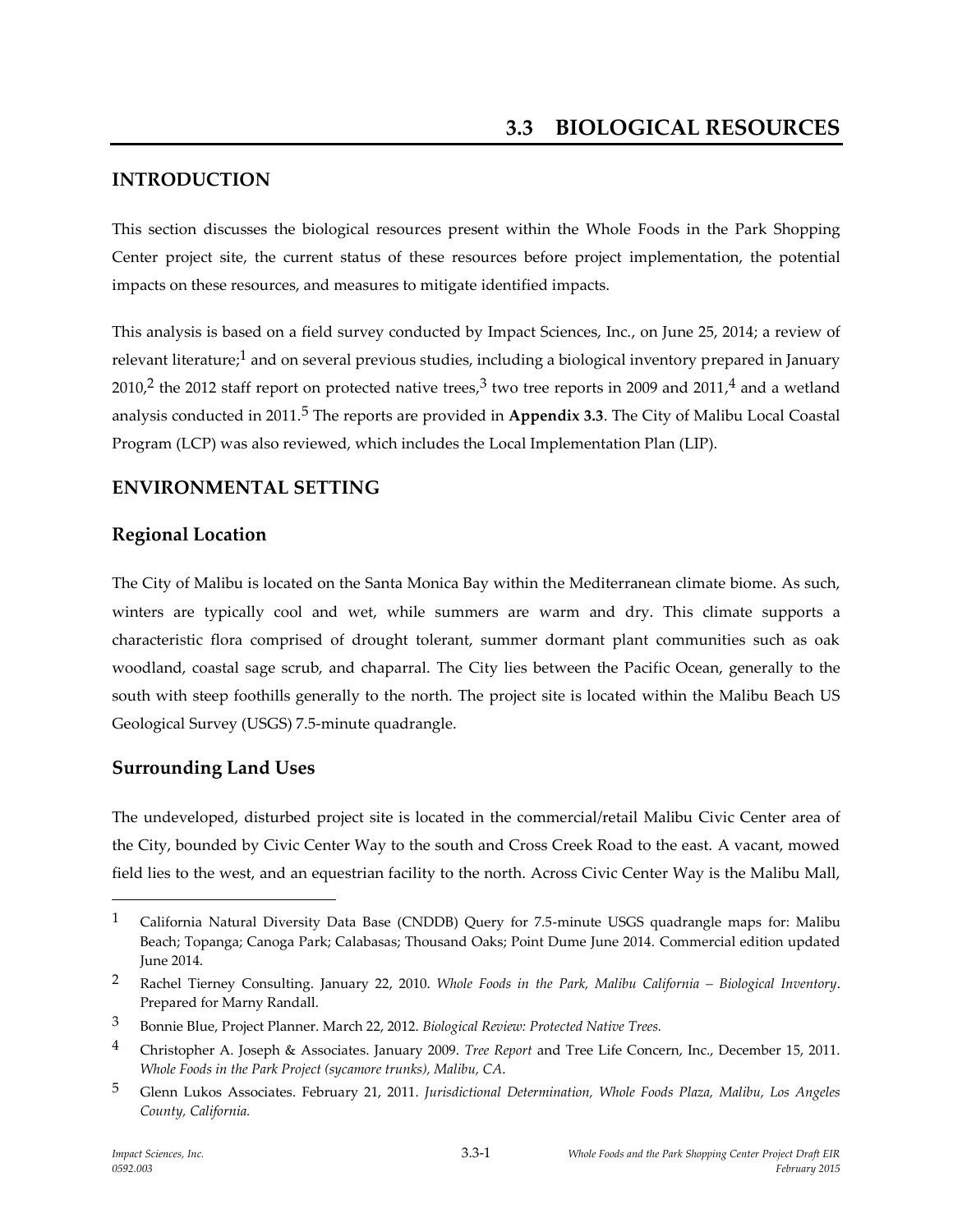containing retail stores and restaurants. A hardware store/nursery and other commercial land uses are to the east along Cross Creek Road. The Malibu Creek corridor is generally parallel to Cross Creek Road along the eastern edge of the commercial strip, approximately 390 feet (straight line distance) from the project site at its closest point. Commercial development and Cross Creek Road lie between the project site and the creek.

## **Land Uses, Plant Communities, and Wildlife Habitat**

The project site is highly disturbed, regularly mowed, and vegetated with plant species that colonize disturbed areas (collectively known as ruderal plant species). A gravel area leads from Civic Center Way toward the center of the site, extending into a pad. Litter and debris is scattered throughout the site. With the exception of a few western sycamore trees (*Platanus racemosa*), nearly all other plant species on-site are non-native, invasive exotic species. Annual mustard (*Brassica* spp.) dominates the site along with carnation spurge (*Euphorbia terracina*), crown daisy (*Glebionis coronaria* [*Chrysanthemum coronarium*]), and grasses such as ripgut brome (*Bromus diandrus*) and Bermuda grass (*Cynodon dactylon*). Castor bean (*Ricinus communis*) and perennial pepperweed (*Lepidium latifolium*) are present in small numbers. Eight western sycamore trees (*Platanus racemosa*) are present in the northwestern portion of the site, as are two laurel sumac shrubs (*Malosma laurina*) and a few blue elderberry shrubs (*Sambucus nigra* ssp. *caerulea*). Non-native jacaranda (*Jacaranda mimosifolia*), palm (species unknown), and eucalyptus (*Eucalyptus globulus*) are stump sprouting from previously cut trunks.

Wildlife habitat is of marginal quality due to the disturbed conditions, presence of litter, and the lack of native plants or plant communities. Wildlife encountered include California [Beechey] ground squirrel (*Otospermophilus beecheyi*), with many burrows over the entire area, and bird species typical of urban areas, such as American crow (*Corvus brachyrhynchos*), rock pigeon (*Columba livia*), northern mockingbird (*Mimus polyglottos*) and western scrub jay (*Aphelocoma californica*). One western fence lizard (*Sceloporus occidentalis*) was seen during the June 2014 survey.

## **Special-Status Resources**

## *Special Status Wildlife Species*

Special-status wildlife species are defined herein as those that are state or federally listed as Threatened or Endangered, proposed for listing as Threatened or Endangered, designated as state or federal candidates for listing, a federal Bird of Conservation Concern, a state Species of Special Concern, a state Fully Protected Animal, or that may otherwise be considered "Rare" under Section 15380 of the *State California Environmental Quality Act (CEQA) Guidelines*.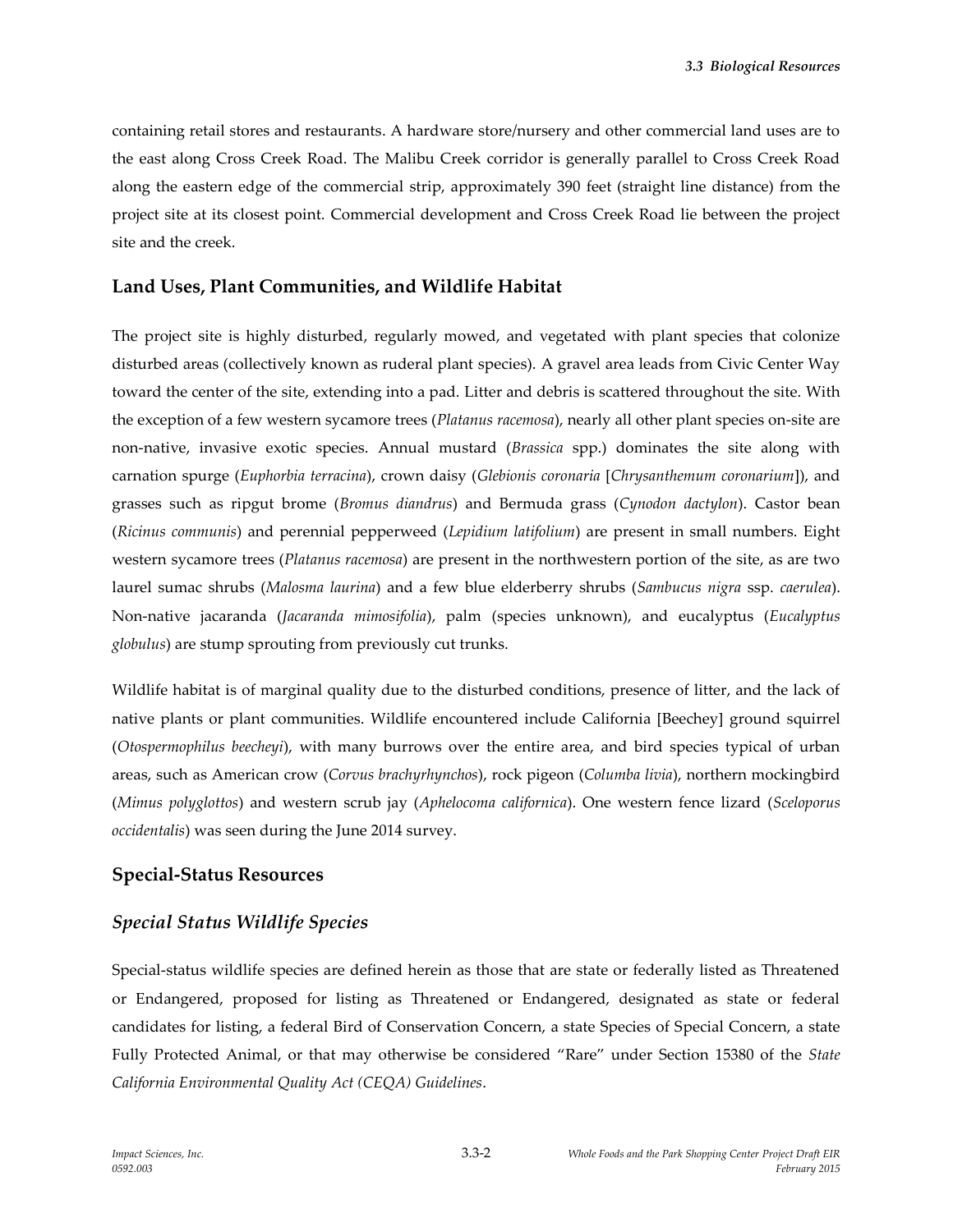Based on a review of The California Natural Diversity Database (CNDDB) and knowledge of the project area, 37 special status wildlife species (including invertebrates, mammal, amphibian, reptile, and bird species) are known to occur in the project area.6 These species are identified in **Table 3.3-1, Summary of Special Status Wildlife Species Reported as Occurring in the Vicinity of the Whole Foods in the Park Site**, along with their regulatory status, habitat requirements, and an evaluation of their potential to occur on the campus. As indicated in **Table 3.3-1**, special-status wildlife species reported for the vicinity are not expected to occur on-site due to the absence of suitable habitat and therefore will not be discussed further in this document.

#### *Special Status Plant Species*

Special-status plants include those species that are state or federally listed as Rare, Threatened or Endangered; federal candidates for listing; proposed for state or federal listing; or included on Lists 1 or 2, of the California Native Plant Society Inventory of Rare and Endangered Plants of California (CNPS Inventory). Plant species identified as occurring in the project vicinity are listed on **Table 3.3-2, Summary of Special Status Plant Species Reported as Occurring in the Vicinity of the Whole Foods in the Park Site.**

Thirty-three special status plants were identified in the CNDDB as occurring in the project vicinity.<sup>7</sup> However, no special-status plant species have been found nor are expected to occur due to the highly disturbed condition of the site coupled with the absence of habitat types associated with locally occurring special-status plant species (e.g., specific substrates, vernal pools, native plant communities, wetlands, etc.).

<sup>6</sup> California Natural Diversity Data Base (CNDDB) Query for 7.5-minute USGS quadrangle maps for: Malibu Beach; Topanga; Canoga Park; Calabasas; Thousand Oaks; Point Dume, June 2014. Commercial edition updated June 2014.

<sup>7</sup> California Natural Diversity Data Base (CNDDB) Query for 7.5-minute USGS quadrangle maps for: Malibu Beach; Topanga; Canoga Park; Calabasas; Thousand Oaks; Point Dume, June 2014. Commercial edition updated June 2014.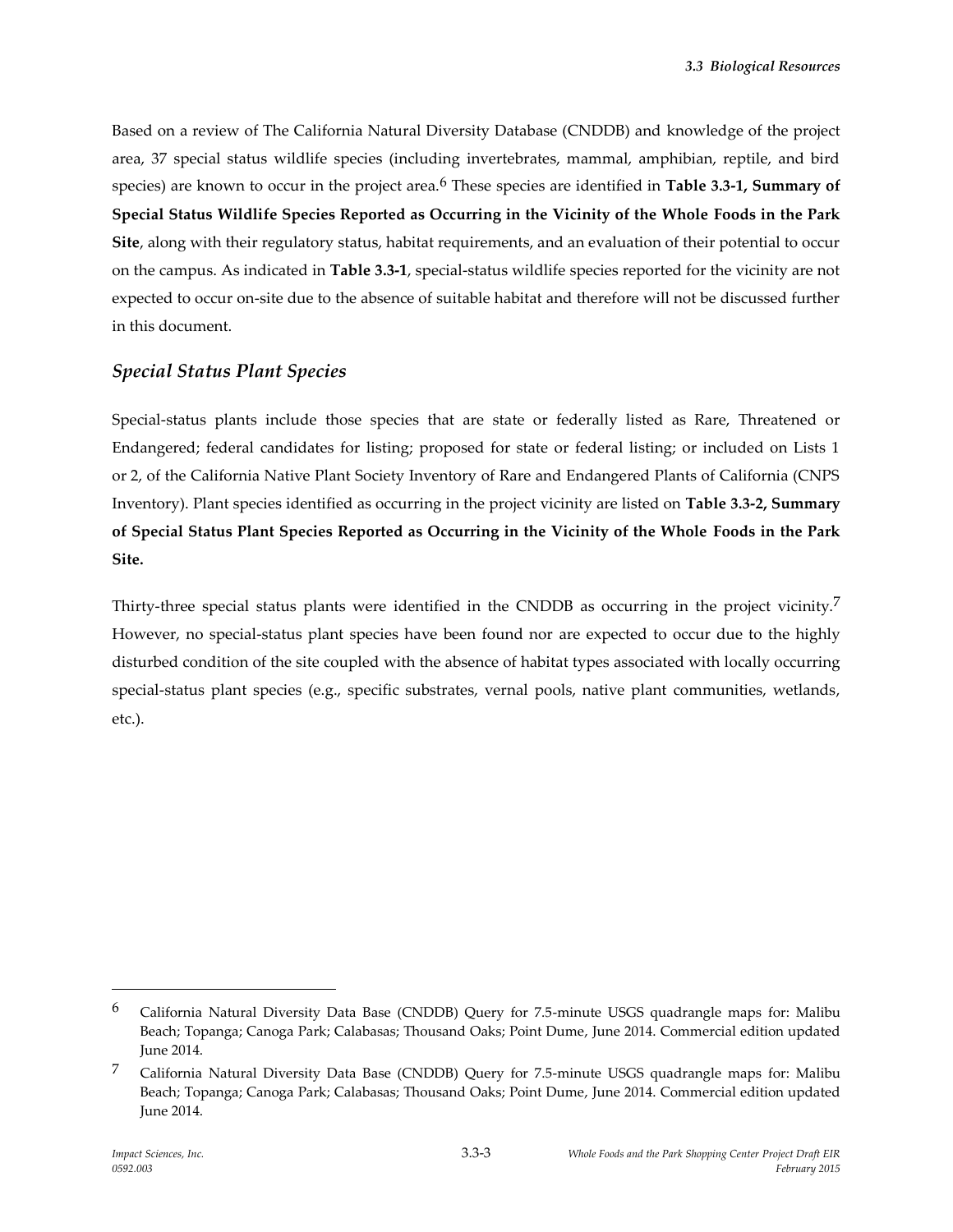#### **Table 3.3-1**

## **Summary of Special Status Wildlife Species Reported as Occurring in the Vicinity of the Whole Foods at the Park Site June 2014 CNDDB Query for: Malibu Beach; Topanga; Canoga Park; Calabasas; Thousand Oaks; Point Dume USGS Quadrangles**

| <b>Common Name</b>                                      | <b>Status</b>  |              |                                                                                                                                |                                                                                                                                        |
|---------------------------------------------------------|----------------|--------------|--------------------------------------------------------------------------------------------------------------------------------|----------------------------------------------------------------------------------------------------------------------------------------|
| Scientific Name                                         | Federal        | <b>State</b> | <b>Habitat Requirements</b>                                                                                                    | Potential Occurrence on the Project Site                                                                                               |
| Santa Monica shieldback katydid                         |                | sa           | Chaparral                                                                                                                      | No suitable habitat on-site.                                                                                                           |
| Aglaothorax longipennis                                 |                |              |                                                                                                                                |                                                                                                                                        |
| Monarch butterfly (wintering sites)<br>Danaus plexippus |                | sa           | Winter roost sites located in wind-<br>protected tree groves (gum trees, Monterey<br>pine, and cypress trees), with nectar and | Trees on-site do not provide the wind-<br>protected grove required by this species;<br>suitable habitat is not present on-site for     |
|                                                         |                |              | water sources nearby.                                                                                                          | roosting.                                                                                                                              |
| Santa Monica grasshopper                                |                | sa           | Little information is available on this                                                                                        | Little is known about this species and because                                                                                         |
| Trimerotropis occidentiloides                           |                |              | species. It has been found in disturbed<br>areas and along dirt roads and chaparral in<br>the Santa Monica Mountains.          | it is not afforded any protection status, impacts<br>to this species, should they occur, would be<br>considered less than significant. |
| Gertsch's socalchemmis spider                           |                | sa           | No specific habitat requirements available.                                                                                    | Known from only two locations in Los Angeles                                                                                           |
| Socalchemmis gertschi                                   |                |              | Not much is known about this nocturnal<br>hunting spider. Thought to occur in coastal<br>sage scrub habitat.                   | County; Brentwood and Topanga Canyon.                                                                                                  |
| Sandy beach tiger beetle                                |                | sa           | Coastal dunes: Inhabits sand in the upper                                                                                      | No suitable habitat on-site.                                                                                                           |
| Cicindela hirticollis gravida                           |                |              | beach zones that are adjacent to non-<br>brackish water.                                                                       |                                                                                                                                        |
| Globose dune beetle                                     |                | sa           | Coastal dunes.                                                                                                                 | No suitable habitat on-site.                                                                                                           |
| Coelus globosus                                         |                |              |                                                                                                                                |                                                                                                                                        |
| Arroyo chub                                             | $\overline{a}$ | <b>SSC</b>   | Slow-moving or backwater sections of                                                                                           | No suitable aquatic habitat is present on-site.                                                                                        |
| Gila orcutti                                            |                |              | warm to cool streams with mud or sand<br>substrates.                                                                           |                                                                                                                                        |
| Tidewater goby                                          | FE             | <b>SSC</b>   | Shallow lagoons and lower coastal stream                                                                                       | No suitable aquatic habitat is present on-site.                                                                                        |
| Eucyclogobius newberryi                                 |                |              | reaches with salinities from brackish to<br>fresh.                                                                             |                                                                                                                                        |
| Steelhead rainbow trout (southern California DPS)       | <b>FE</b>      | SSC.         | Anadromous aquatic fish.                                                                                                       | No suitable habitat on-site.                                                                                                           |
| Oncorhynchus mykiss irideus                             |                |              |                                                                                                                                |                                                                                                                                        |
| Arroyo toad                                             | <b>FE</b>      | <b>SSC</b>   | Restricted to rivers with shallow pools and                                                                                    | No suitable habitat on-site.                                                                                                           |
| Anaxyrus californicus                                   |                |              | specific substrates.                                                                                                           |                                                                                                                                        |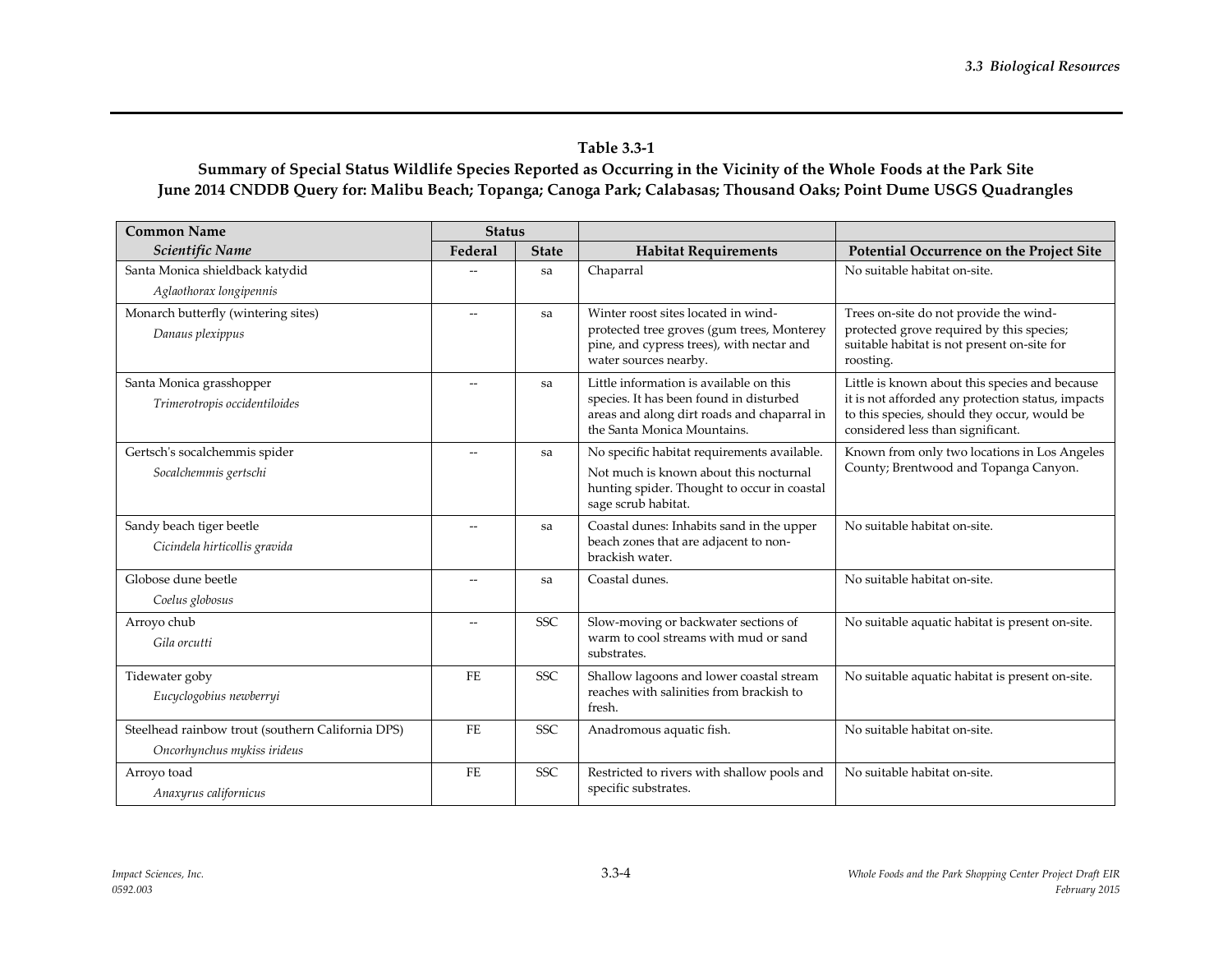| <b>Common Name</b>                                                                     | <b>Status</b>            |              |                                                                                                                                                                          |                                                                                                                                                                   |  |
|----------------------------------------------------------------------------------------|--------------------------|--------------|--------------------------------------------------------------------------------------------------------------------------------------------------------------------------|-------------------------------------------------------------------------------------------------------------------------------------------------------------------|--|
| Scientific Name                                                                        | Federal                  | <b>State</b> | <b>Habitat Requirements</b>                                                                                                                                              | Potential Occurrence on the Project Site                                                                                                                          |  |
| California red-legged frog<br>Rana draytonii                                           | <b>FT</b>                | <b>SSC</b>   | Permanent water sources such as ponds,<br>lakes, reservoirs, streams, and adjacent<br>riparian woodlands.                                                                | No suitable aquatic habitat on-site.                                                                                                                              |  |
| Western pond turtle<br>Actinemys pallida [Emys marmorata]                              |                          | <b>SSC</b>   | Streams, ponds, freshwater marshes, and<br>lakes with growth of aquatic vegetation.                                                                                      | No suitable aquatic habitat is present on site.                                                                                                                   |  |
| Coast horned lizard<br>Phrynosoma blainvillii                                          |                          | SSC          | Relatively open grasslands, scrublands,<br>and woodlands with fine, loose soil.                                                                                          | The site does not contain fine, loose soil; the<br>soil is compacted. Although native ants were<br>found on-site, it is not suitable habitat for this<br>species. |  |
| Coastal whiptail<br>Aspidoscelis tigris multiscutatus                                  | $\overline{\phantom{a}}$ | sa           | Open areas in semiarid grasslands,<br>scrublands, and woodlands.                                                                                                         | Unlikely to occur on-site due to disturbed<br>conditions and lack of scrub/woodland habitat.                                                                      |  |
| Silvery legless lizard<br>Anniella pulchra pulchra                                     |                          | <b>SSC</b>   | Stabilized dunes, beaches, dry washes,<br>pine, oak, and riparian woodlands, and<br>chaparral; associated with sparse<br>vegetation with sandy or loose, loamy<br>soils. | The compacted soil on-site does not provide<br>the loose, loamy soils needed by this species.                                                                     |  |
| California mountain kingsnake (San Diego<br>population)<br>Lampropeltis zonata pulchra |                          | <b>SSC</b>   | In the coastal ranges, occurs in riparian<br>woodlands, and adjacent chaparral and<br>coastal sage scrub vegetation; associated<br>with rock outcrops.                   | Suitable habitat is not present on-site.                                                                                                                          |  |
| San Bernardino ringneck snake<br>Diadophis punctatus modestus                          | $\overline{\phantom{0}}$ | $-$          | Woodlands, grassland, chaparral, and<br>scrub habitats; often found in mesic areas<br>under rocks, logs, and debris.                                                     | Suitable habitat is not present on-site.                                                                                                                          |  |
| Two-striped garter snake<br>Thamnophis hammondii                                       |                          | <b>SSC</b>   | Perennial and intermittent streams with<br>dense riparian vegetation.                                                                                                    | Suitable aquatic habitat is not present on-site.                                                                                                                  |  |
| Bank swallow (nesting)<br>Riparia riparia                                              | $\overline{a}$           | CT           | Requires vertical banks/cliffs with fine-<br>textured/sandy soils near streams along<br>rivers, lakes, ocean for colonial nests,                                         | No suitable cliff/bank habitat is present on-site.                                                                                                                |  |
| Cooper's hawk (nesting)<br>Accipiter cooperi                                           | $\overline{\phantom{a}}$ | sa           | Nesting habitat: dense canopy in oak and<br>riparian woodlands; nesting trees typically<br>medium height > 20ft.                                                         | Suitable nesting habitat is not present on the<br>site but is present nearby along Malibu Creek.                                                                  |  |
| Tricolored blackbird (nesting colony)<br>Agelaius tricolor                             |                          | <b>SSC</b>   | Freshwater marshes and riparian scrub.                                                                                                                                   | No suitable nesting habitat is present on-site.                                                                                                                   |  |
| Swainson's hawk (nesting)<br>Buteo swainsoni                                           | $\overline{a}$           | <b>CT</b>    | Nesting range restricted to Central Valley,<br>Mojave Desert and Great Basin.                                                                                            | Does not nest in project region.                                                                                                                                  |  |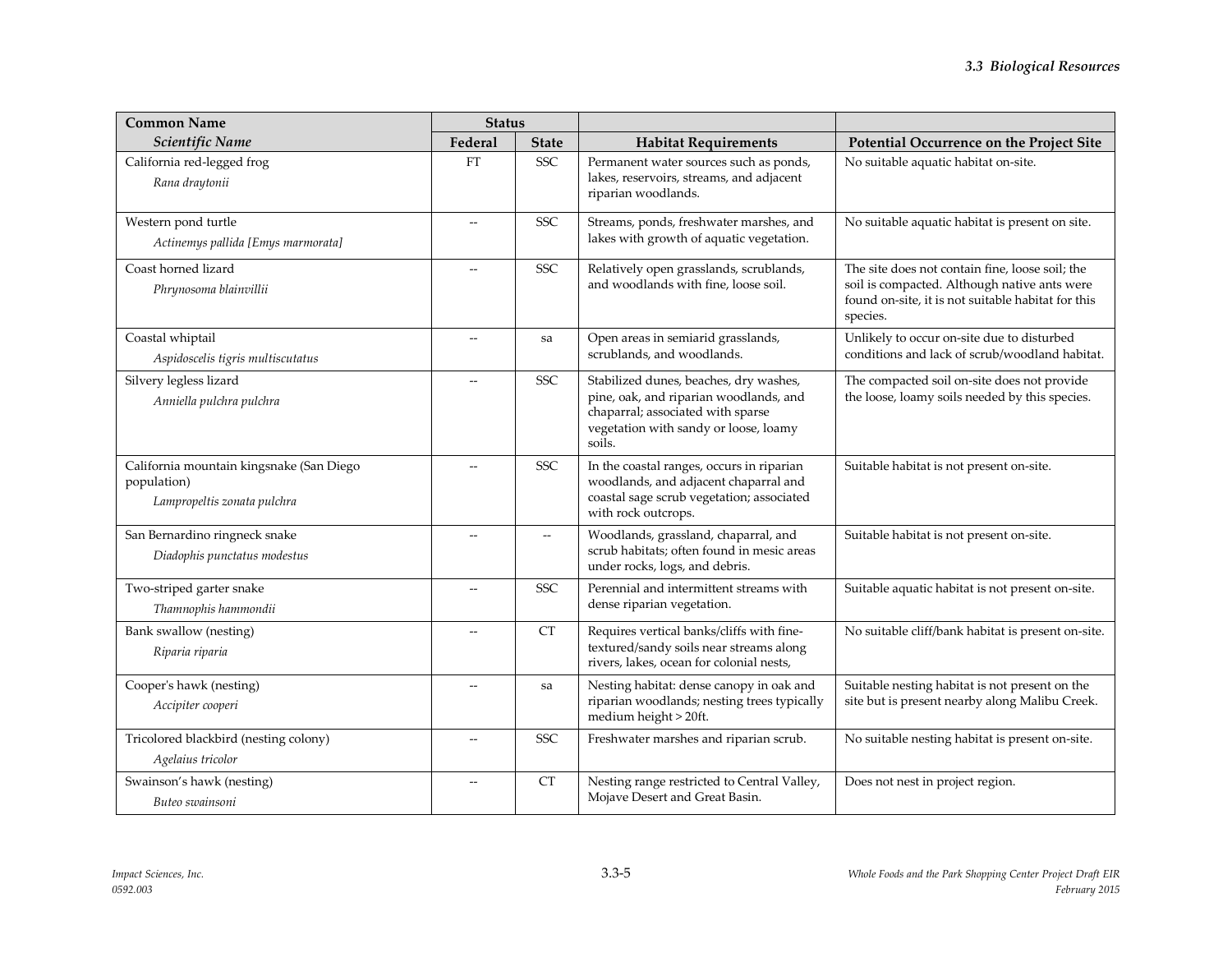| <b>Common Name</b>                                                   | <b>Status</b>            |              |                                                                                                                                                                                                                                                                  |                                                                                                                                                           |
|----------------------------------------------------------------------|--------------------------|--------------|------------------------------------------------------------------------------------------------------------------------------------------------------------------------------------------------------------------------------------------------------------------|-----------------------------------------------------------------------------------------------------------------------------------------------------------|
| Scientific Name                                                      | Federal                  | <b>State</b> | <b>Habitat Requirements</b>                                                                                                                                                                                                                                      | Potential Occurrence on the Project Site                                                                                                                  |
| Western burrowing owl (burrow sites)<br>Athene cunicularia hypugea   |                          | SSC          | Grasslands and areas with low cover or<br>open scrub, level to gently sloping sites.                                                                                                                                                                             | Vegetative cover on-site is higher than<br>normally preferred. Suitable burrow sites are<br>present; however, this species has not been<br>found on-site. |
| California gnatcatcher<br>Polioptila californica                     | FT                       | <b>SSC</b>   | Coastal sage scrub in areas of flat or gently<br>sloping terrain.                                                                                                                                                                                                | No suitable nesting habitat is present on-site.                                                                                                           |
| American peregrine falcon (nesting)<br>Falco peregrinus anatum       | Delisted                 | <b>CFP</b>   | Nests near wetlands, lakes, rivers or other<br>waters on high cliffs.                                                                                                                                                                                            | No suitable nesting habitat is present on-site.                                                                                                           |
| S. California rufous-crowned sparrow<br>Aimophila ruficeps canescens | $-$                      | sa           | Chaparral; coastal sage scrub.                                                                                                                                                                                                                                   | No suitable habitat on-site.                                                                                                                              |
| California leaf-nosed bat<br>Macrotus californicus                   | --                       | <b>SSC</b>   | Desert riparian, desert wash, desert scrub,<br>desert succulent scrub, alkali desert scrub,<br>and palm oasis. Roosts in caves and mines.                                                                                                                        | No suitable roosting habitat is present on-site.                                                                                                          |
| Western small-footed myotis<br>Myotis ciliolabrum                    |                          | sa           | Arid wooded and brushy uplands near<br>water from sea level to at least 9,000 ft.<br>Prefers open stands in forests, woodlands,<br>and brush. Uses streams, ponds etc. for<br>feeding & drinking. Roosts in caves, mines,<br>occasionally under bridges or bark. | Preferred foraging and roosting habitats are<br>not present on-site.                                                                                      |
| Yuma myotis<br>Myotis yumanensis                                     |                          | sa           | Found in a variety of habitats; optimal<br>habitats are open forests and woodlands<br>with sources of water over within to feed.<br>Roosts in buildings, caves, old swallow<br>nests, mines, under bridges.                                                      | Preferred foraging and roosting habitats are<br>not present on-site.                                                                                      |
| Hoary bat<br>Lasiurus cinereus                                       |                          | sa           | Thought to prefer trees at the edge of<br>clearings, but have been found in trees in<br>heavy forests, open wooded glades, and<br>shade trees along urban streets and in city<br>parks.                                                                          | Marginal roosting habitat is present on and<br>adjacent to the project site.                                                                              |
| Western red bat<br>Lasiurus blossevillii                             |                          | <b>SSC</b>   | Closely associated with deciduous trees in<br>riparian areas.                                                                                                                                                                                                    | Preferred habitats are not present on the site<br>but may be present in Malibu Creek nearby.                                                              |
| Spotted bat<br>Euderma maculata                                      | $\overline{\phantom{0}}$ | <b>SSC</b>   | Deserts, scrublands, chaparral, and<br>coniferous woodlands. Roosts in rock<br>crevices, occasionally caves or buildings.                                                                                                                                        | No suitable roosting habitat is present on-site.                                                                                                          |
| Pallid bat<br>Antrozous pallidus                                     |                          | <b>SSC</b>   | Arid habitats, including grasslands, shrub<br>lands, woodlands, and forests; prefers<br>rocky outcrops, cliffs, and crevices with<br>access to open habitats for foraging.                                                                                       | Locally common species that could forage on-<br>site; no suitable roosting habitat is present.                                                            |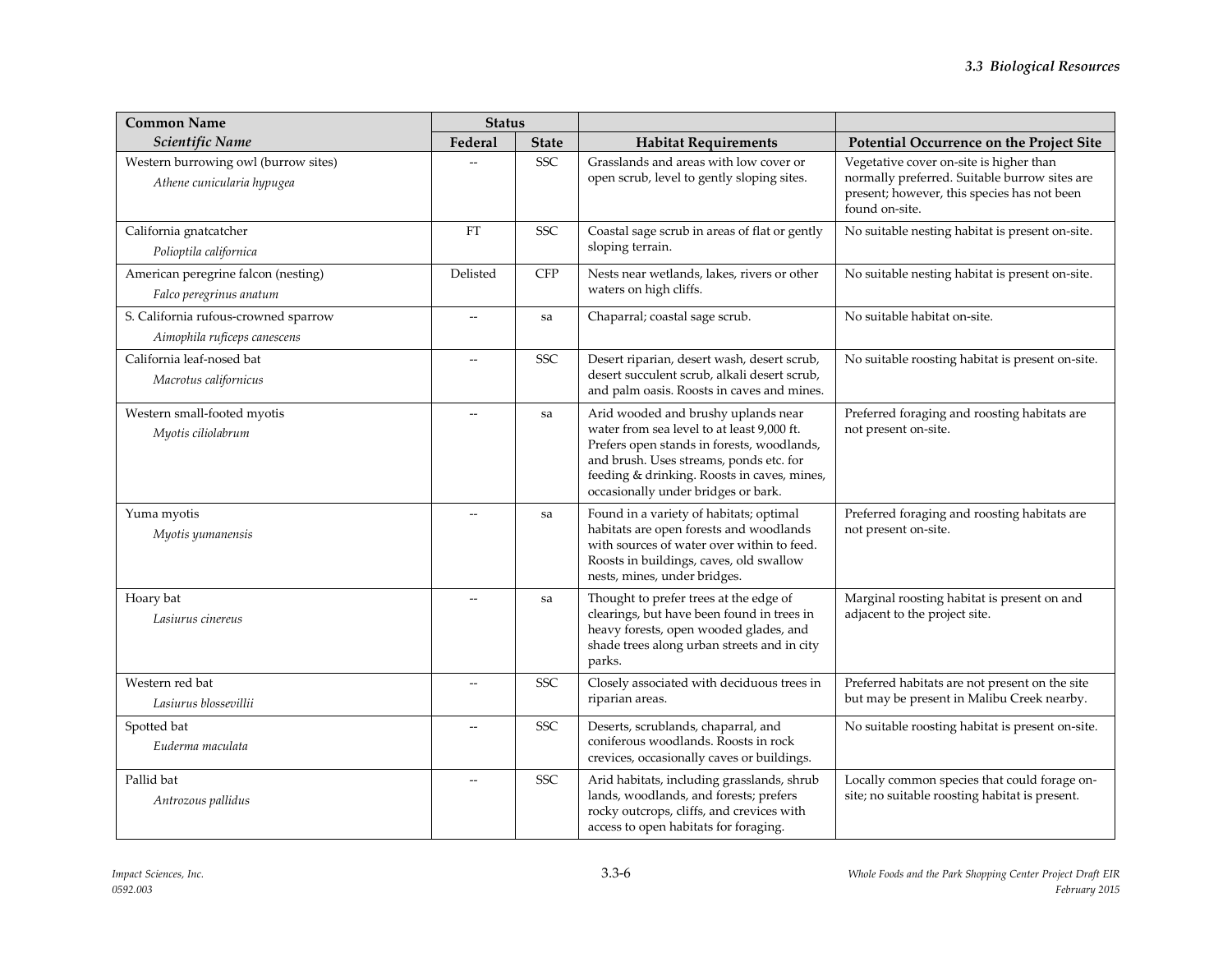| <b>Common Name</b>                                      | <b>Status</b>  |              |                                                                                                                                                                                                                                                                   |                                                                                                                                                                                   |
|---------------------------------------------------------|----------------|--------------|-------------------------------------------------------------------------------------------------------------------------------------------------------------------------------------------------------------------------------------------------------------------|-----------------------------------------------------------------------------------------------------------------------------------------------------------------------------------|
| Scientific Name                                         | <b>Federal</b> | <b>State</b> | <b>Habitat Requirements</b>                                                                                                                                                                                                                                       | Potential Occurrence on the Project Site                                                                                                                                          |
| Golden eagle (nesting & wintering)<br>Aquila chrysaetos |                | <b>CFP</b>   | Requires cliffs or rocky ledges for nesting,<br>though will occasionally nest in trees, on<br>the ground or in human-made structures.                                                                                                                             | Suitable nesting habitat is not present on-site.                                                                                                                                  |
| Western mastiff bat<br>Eumops perotis ssp. californicus |                | <b>SSC</b>   | Occurs in a wide variety of habitats but is<br>closely associated with roosting sites,<br>which include rocky crevices and cliffs for<br>day-roosts. Requires high cliff faces, or<br>buildings with sufficient vertical drop (at<br>least 20 feet above ground). | Suitable roosting habitat is not present on-site,<br>as this species is not typically associated with<br>roosting in trees.                                                       |
| San Diego desert woodrat<br>Neotoma lepida intermedia   |                | <b>SSC</b>   | Chaparral and coastal sage scrub.                                                                                                                                                                                                                                 | Suitable habitat is not present on-site.                                                                                                                                          |
| American badger<br>Taxidea taxus                        |                | <b>SSC</b>   | Drier open stages of shrub, forest, and<br>herbaceous habitats with friable soils.                                                                                                                                                                                | Suitable habitat foraging and burrow habitat is<br>present on-site; however this species has not<br>been detected and is unlikely to occur due to<br>surrounding urban land uses. |

#### KEY:

(nesting) = For most taxa the CNDDB is interested in sightings for the presence of resident populations. For some species (primarily birds), the CNDDB only tracks certain parts of the species range or life history (e.g., nesting locations). The area or life stage is indicated in parenthesis after the common name.

Status:

Federal -- US Fish and Wildlife Service

FE: Federally Endangered

FT: Federally Threatened

FPE: Federally Proposed Endangered

FPT: Federally Proposed Threatened

FC: Federal Candidate for listing as threatened or endangered

MNBMC: Migratory Nongame Birds of Management Concern (not shown for federally listed or proposed threatened or endangered species)

--: Federal Species of Concern

Species denoted with this term primarily include those considered C2 species under the old classification system. This term is only to be used as a "term-of-art" and is not to imply any legal protection or inclusion on the Federal ESA list.

State -- California Department of Fish and Game

- CE: California Endangered
- CT: California Threatened
- CCE: California Candidate (Endangered)
- CCT: California Candidate (Threatened)
- CFP: California Fully Protected

CP: California Protected

SSC: California Species of Special Concern

sa: California Special Animal (species with no official federal or state status, but are included on CDFG's Special Animals list)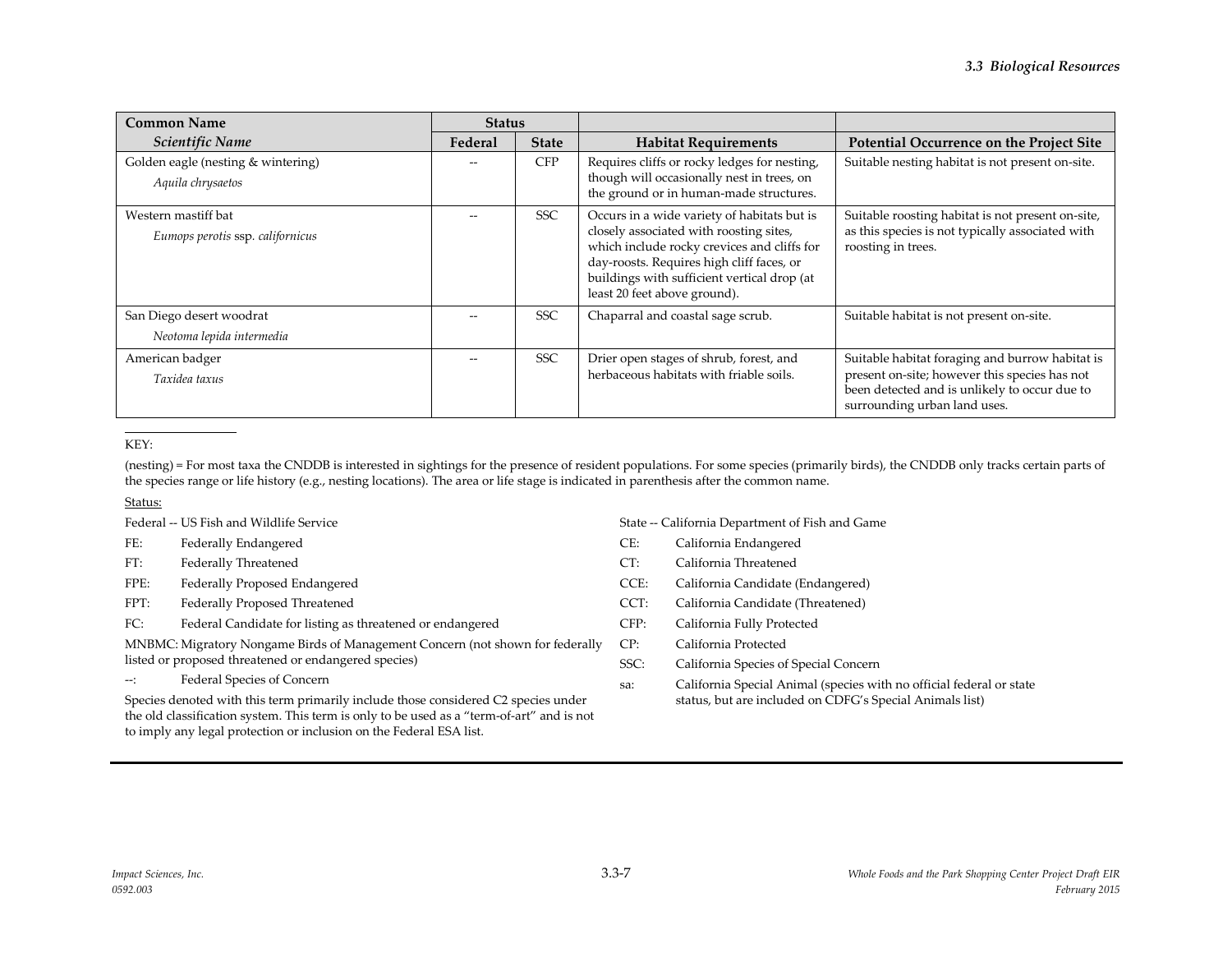## **Table 3.3-2**

## **Summary of Special Status Plant Species Reported as Occurring in the Vicinity of the Whole Foods at the Park Site June 2014 CNDDB Query for: Malibu Beach; Topanga; Canoga Park; Calabasas; Thousand Oaks; Point Dume USGS Quadrangles**

|                                   |                          |                          |             |                                                                         | <b>Elevation Range,</b> |                                                                                  |  |
|-----------------------------------|--------------------------|--------------------------|-------------|-------------------------------------------------------------------------|-------------------------|----------------------------------------------------------------------------------|--|
| <b>Common Name</b>                |                          | <b>Status</b>            |             |                                                                         | Life Form, and          |                                                                                  |  |
| Scientific Name                   | Federal                  | <b>State</b>             | <b>CNPS</b> | <b>Habitat Requirements</b>                                             | <b>Flowering Period</b> | <b>Potential Occurrence</b>                                                      |  |
| Braunton's milk-yetch             | FE                       | $\overline{\phantom{a}}$ | 1B.1        | Chaparral, coastal scrub valley and                                     | $4 - 640m$              | LA & Vent Co: occurrences in the Simi                                            |  |
| Astragalus brauntonii             |                          |                          |             | foothill grassland, closed-cone                                         | PH                      | Hills and Santa Monica Mountains.                                                |  |
|                                   |                          |                          |             | coniferous forest/recent burns or<br>disturbed areas, usually sandstone | January-August          | Substrate endemic; no suitable habitat<br>on-site; not present.                  |  |
|                                   |                          |                          |             | with carbonate layers                                                   |                         |                                                                                  |  |
| Ventura marsh milk-vetch          | $\rm FE$                 | <b>CE</b>                | 1B.1        | Coastal dunes, coastal scrub, marshes                                   | $1 - 35m$               | Vent. Co: Coastal species know only                                              |  |
| Astragalus pycnostachyus var.     |                          |                          |             | and swamps ) edges, coastal salt or<br>brackish)                        | PH                      | from Oxnard. Low potential to occur.                                             |  |
| lanosissimus                      |                          |                          |             |                                                                         | June-October            |                                                                                  |  |
| Coastal dunes milk-vetch          | FE.                      | <b>CE</b>                | 1B.1        | Coastal bluff scrub (sandy), coastal                                    | $1 - 50$ ft.            | Last recorded in Los Angeles Co. in                                              |  |
| Astragalus tener var. titi        |                          |                          |             | dunes, coastal prairie (mesic)/often<br>vernally mesic areas            | AH                      | 1903 near Inglewood. Suitable habitat<br>NOT present on-site.                    |  |
|                                   |                          |                          |             |                                                                         | March-May               |                                                                                  |  |
| Coulter's saltbush                | $\overline{\phantom{a}}$ | $\overline{\phantom{a}}$ | 1B.2        | Coastal bluff scrub, coastal dunes,                                     | $3 - 460m$              | Last recorded in project vicinity in                                             |  |
| Atriplex coulteri                 |                          |                          |             | coastal scrub, and valley and foothill<br>grassland/alkaline or clay    | PH                      | 1937; historic records for Malibu Beach<br>and Pt. Dume quads. Low potential for |  |
|                                   |                          |                          |             |                                                                         | March-October           | on-site occurrence.                                                              |  |
| Parish's brittlescale             | $\sim$                   |                          | 1B.1        | Chenopod scrub, playas, vernal pools.                                   | 25-1900m                | Suitable habitat is NOT present on-site;                                         |  |
| Atriplex parishii                 |                          |                          |             |                                                                         | AH                      | no current records in vicinity.                                                  |  |
|                                   |                          |                          |             |                                                                         | June-October            |                                                                                  |  |
| Davidson's saltscale              | $-$                      | $\sim$                   | 1B.2        | Coastal bluff scrub, coastal                                            | $10 - 200m$             | Few records for mainland LA Co; none                                             |  |
| Atriplex serenana var. davidsonii |                          |                          |             | scrub/alkaline.                                                         | AH                      | recent. Low potential for occurrence<br>on-site.                                 |  |
|                                   |                          |                          |             |                                                                         | April-October           |                                                                                  |  |
| Malibu baccharis                  | $-$                      | $\sim$                   | 1B.1        | Chaparral, cismontane woodland,                                         | 150-350m.               | Suitable CH & CSS habitat not present                                            |  |
| Baccharis malibuensis             |                          |                          |             | coastal scrub, riparian woodland.                                       | S(d)                    | on-site; low potential for occurrence.                                           |  |
|                                   |                          |                          |             |                                                                         | August                  |                                                                                  |  |
| Round-leaved filaree              |                          |                          | 1B.1        | Cismontane woodland/valley &                                            | 15-1200m                | Known from many locations but no                                                 |  |
| California macrophylla            |                          |                          |             | foothill grassland                                                      | AH                      | recent records near site.                                                        |  |
|                                   |                          |                          |             |                                                                         | March-May               |                                                                                  |  |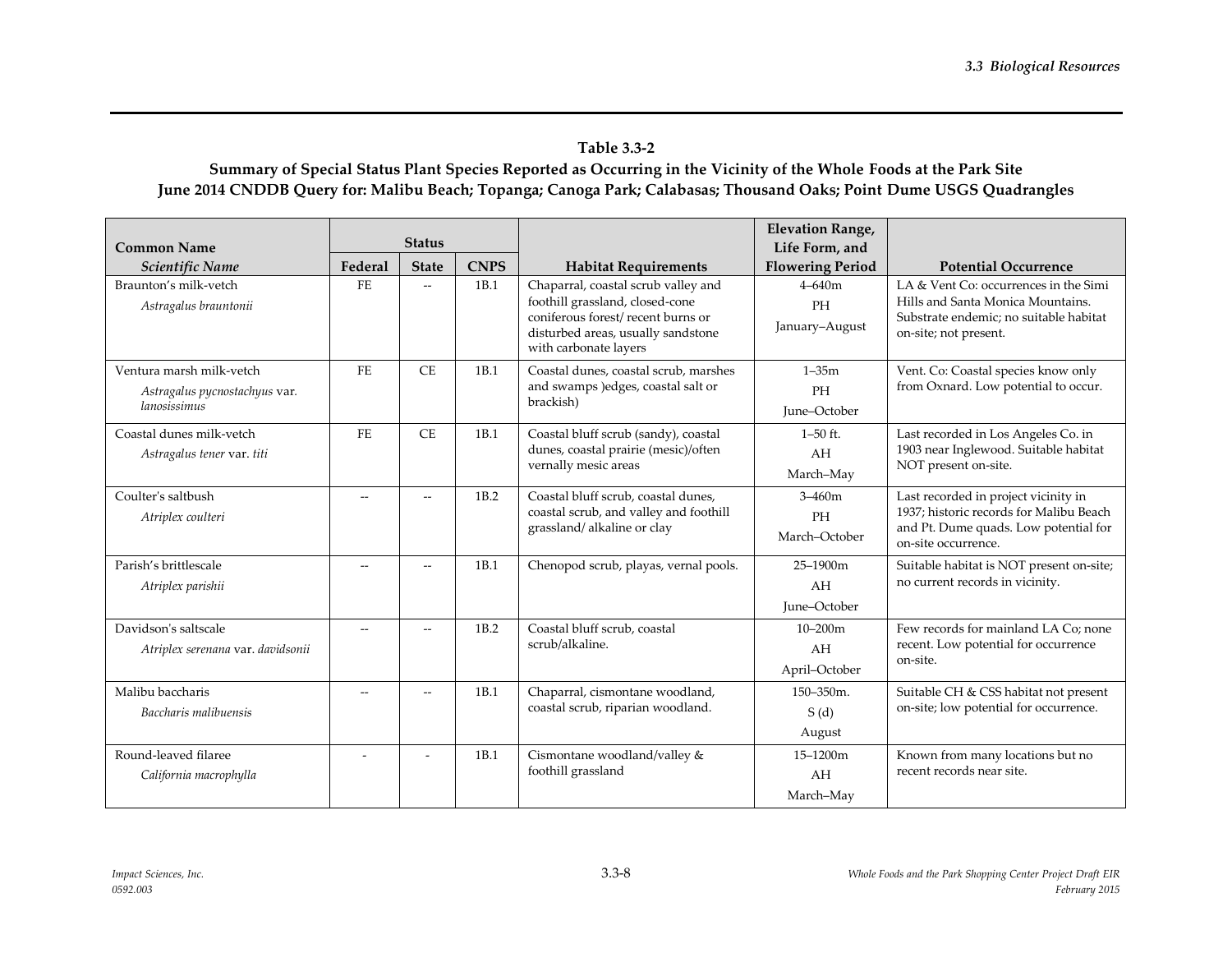|                                    | <b>Status</b>            |                          |             |                                                                           | <b>Elevation Range,</b> |                                                                                |
|------------------------------------|--------------------------|--------------------------|-------------|---------------------------------------------------------------------------|-------------------------|--------------------------------------------------------------------------------|
| <b>Common Name</b>                 |                          |                          |             |                                                                           | Life Form, and          |                                                                                |
| Scientific Name                    | Federal                  | <b>State</b>             | <b>CNPS</b> | <b>Habitat Requirements</b>                                               | <b>Flowering Period</b> | <b>Potential Occurrence</b>                                                    |
| Slender mariposa lily              |                          | $\overline{\phantom{a}}$ | 1B.2        | Chaparral, coastal scrub, valley and<br>foothill grassland                | 320-1000m               | Low potential for occurrence on-site<br>due to highly disturbed conditions and |
| Calochortus clavatus var. gracilis |                          |                          |             |                                                                           | PH(b)                   | compacted soils.                                                               |
|                                    |                          |                          |             |                                                                           | March-June              |                                                                                |
| Plummer's mariposa lily            | $\overline{a}$           | $\sim$                   | 4.2         | Chaparral, cismontane woodlands,<br>coastal scrub, Lower montane          | 100-1700m               | Low potential for occurrence on-site<br>due to highly disturbed conditions and |
| Calochortus plummerae              |                          |                          |             | coniferous forests, valley and foothill                                   | PH(b)                   | compacted soils.                                                               |
|                                    |                          |                          |             | grassland/ granitic, rocky.                                               | May-July                |                                                                                |
| Southern tarplant                  | $\overline{a}$           |                          | 1B.1        | Marshes and swamps (margins), valley                                      | $0 - 480$ m             | Suitable mesic grassland habitat is not                                        |
| Centromadia parryi spp. australis  |                          |                          |             | and foothill grassland (vernally mesic),                                  | AH                      | present; low potential for occurrence                                          |
|                                    |                          |                          |             | vernal pools.                                                             | May-November            | on-site.                                                                       |
| Salt marsh bird's-beak             | FE                       | CE                       | 1B.2        | Coastal dunes, marshes and coastal salt                                   | $0 - 30m$               | No suitable habitat on-site.                                                   |
| Chloropyron [Cordylanthus]         |                          |                          |             | marsh.                                                                    | AH                      |                                                                                |
| maritimum ssp. maritimum           |                          |                          |             |                                                                           | May-October             |                                                                                |
| San Fernando Valley spineflower    | FC                       | <b>CE</b>                | 1B.1        | Coastal scrub (sandy), valley and                                         | 150-1220m               | Suitable soils are not present on site;                                        |
| Chorizanthe parryi ssp. fernandina |                          |                          |             | foothill grassland.                                                       | AH                      | low potential for occurrence.                                                  |
|                                    |                          |                          |             |                                                                           | April-July              |                                                                                |
| Parry's spineflower                | Ξ.                       |                          | 1B.1        | Chaparral, cismontane woodland,                                           | 275-1220m               | Suitable soils are not present on site;                                        |
| Chorizanthe parryi ssp. parryi     |                          |                          |             | coastal scrub, valley and foothill<br>grassland/sandy or rocky, openings. | AH                      | low potential for occurrence.                                                  |
|                                    |                          |                          |             |                                                                           | April-June              |                                                                                |
| Santa Susana tarplant              | $\overline{\phantom{a}}$ | Rare                     | 1B.2        | Chaparral, coastal scrub/rocky.                                           | 280-760m.               | This species is a substrate endemic;                                           |
| Deinandra minthornii               |                          |                          |             |                                                                           | S(d)                    | suitable soils are not present on-site.                                        |
|                                    |                          |                          |             |                                                                           | July-November           |                                                                                |
| Beach spectaclepod                 |                          |                          | 1B.2        | Chaparral (maritime), coastal dunes.                                      | $0 - 200$ m.            | Endemic to coastal sand dunes; no                                              |
| Dithyrea maritima                  |                          |                          |             |                                                                           | PH                      | suitable habitat on-site.                                                      |
|                                    |                          |                          |             |                                                                           | April-June              |                                                                                |
| Blochman's dudleya                 |                          |                          | 1B.1        | Chaparral, coastal bluff scrub,                                           |                         | No suitable rocky, serpentine or clay                                          |
| Dudleya blochmaniae ssp.           |                          |                          |             | ultramafic, valley and foothill<br>grassland. Open, rocky slopes, often   | $7 - 550m$              | soils/substrates on-site.                                                      |
| blochmaniae                        |                          |                          |             | serpentine or clay-dominated.                                             | <b>PH</b>               |                                                                                |
|                                    |                          |                          |             |                                                                           | April-June              |                                                                                |
| Agoura Hills dudleya               | T                        |                          | 1B.2        | Chaparral, cismontane woodland;                                           | <460m                   | Endemic to volcanic substrates; no                                             |
| Dudleya cymosa ssp. agourensis     |                          |                          |             | open rocky volcanic slopes                                                | PH                      | suitable habitat on-site.                                                      |
|                                    |                          |                          |             |                                                                           | May-June                |                                                                                |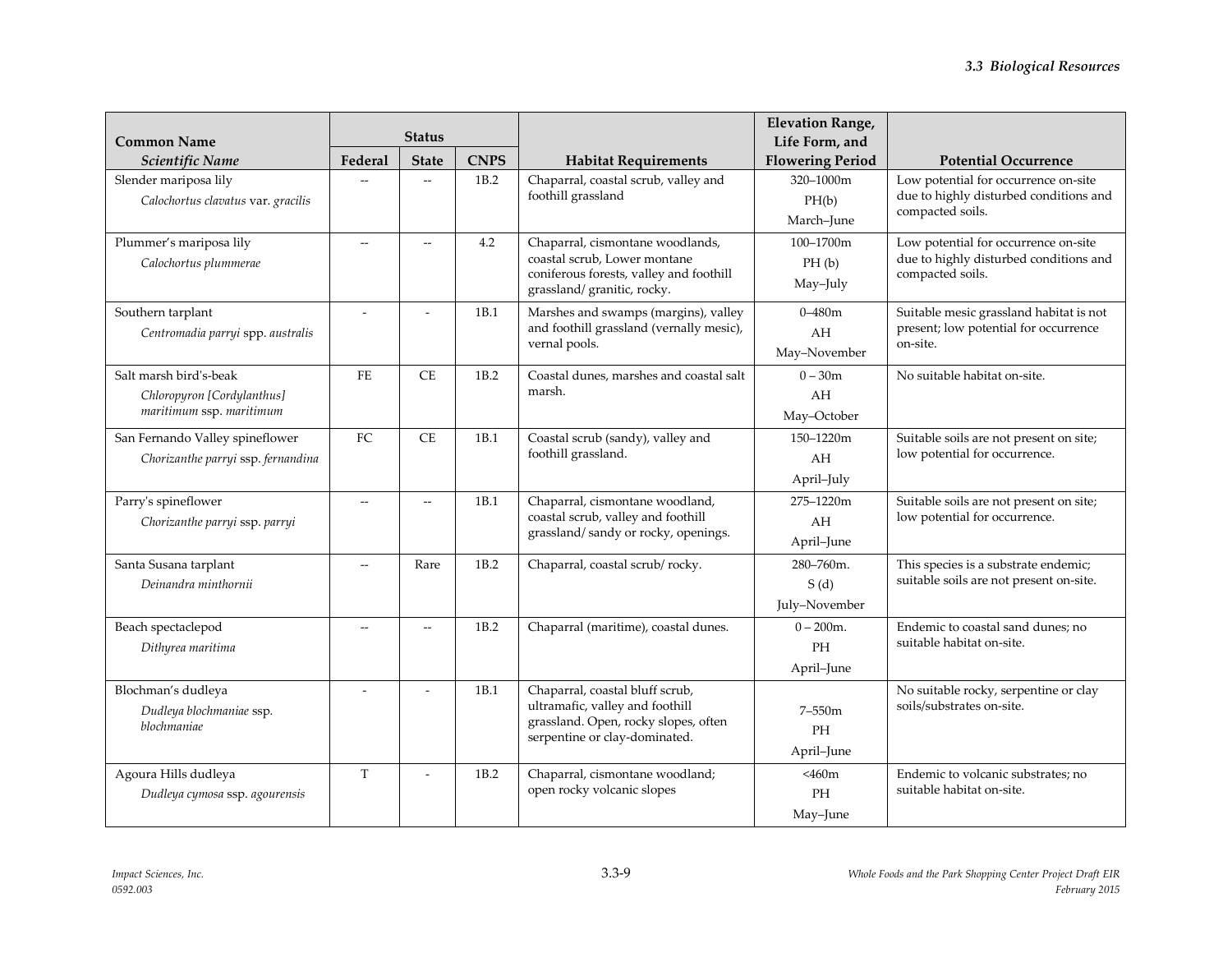| <b>Common Name</b>               | <b>Status</b>            |                          |             |                                                                             | <b>Elevation Range,</b><br>Life Form, and |                                                                             |
|----------------------------------|--------------------------|--------------------------|-------------|-----------------------------------------------------------------------------|-------------------------------------------|-----------------------------------------------------------------------------|
| Scientific Name                  | Federal                  | <b>State</b>             | <b>CNPS</b> | <b>Habitat Requirements</b>                                                 | <b>Flowering Period</b>                   | <b>Potential Occurrence</b>                                                 |
| Marcescent dudleya               | T                        | $\mathbb{R}$             | 1B.1        | Shaded, rocky volcanic outcrops and                                         | 150-500m                                  | Endemic to volcanic substrates; no                                          |
| Dudleya cymosa ssp. marcescens   |                          |                          |             | slopes.                                                                     | PH                                        | suitable habitat on-site.                                                   |
|                                  |                          |                          |             |                                                                             | April-July                                |                                                                             |
| Santa Monica dudleya             | $-$                      |                          | 1B.1        | Shaded, rocky volcanic outcrops and                                         | 150-500m                                  | Endemic to volcanic substrates; no                                          |
| Dudleya cymosa ssp. ovatifolia   |                          |                          |             | slopes.                                                                     | <b>PH</b>                                 | suitable substrate on-site.                                                 |
|                                  |                          |                          |             |                                                                             | April-July                                |                                                                             |
| Many-stemmed dudleya             | $\overline{\phantom{a}}$ | $\sim$                   | 1B.1        | Coastal bluff scrub, chaparral, coastal                                     | < 600m                                    | Heavy, often clay soils, coastal plains,                                    |
| Dudleya multicaulis              |                          |                          |             | scrub, valley and foothill grassland/<br>rocky, often clay or serpentinite. | PH                                        | sandstone outcrops. Suitable substrate                                      |
|                                  |                          |                          |             |                                                                             | May-June                                  | is not present on-site.                                                     |
| Conejo dudleya                   | <b>FT</b>                |                          | 1B.2        | Shaded, rocky volcanic outcrops and                                         | 210-1580m                                 | Endemic to volcanic substrates; no                                          |
| Dudleya parva                    |                          |                          |             | slopes.                                                                     | <b>PH</b>                                 | suitable substrate on-site.                                                 |
|                                  |                          |                          |             |                                                                             | May-July                                  |                                                                             |
| Conejo buckwheat                 | $\overline{a}$           | CR                       | 1B.2        | Chaparral/volcanic, rocky                                                   | 150-520m                                  | Endemic to volcanic substrates; no                                          |
| Eriogonum crocatum               |                          |                          |             |                                                                             | PH                                        | suitable substrate on-site.                                                 |
|                                  |                          |                          |             |                                                                             | April - July                              |                                                                             |
| Decumbent goldenbush             | $\overline{a}$           | $\sim$                   | 1B.2        | Sandy soil, chaparral, coastal scrub,                                       | <b>PS</b>                                 | Channel Islands; Baja. In LA Co.,                                           |
| Isocoma menziesii var. decumbens |                          |                          |             | landward side of dunes, hillsides,<br>arroyos.                              | $<$ 200 $m$                               | known only from Catalina Island.<br>[=Haplopappus venetus ssp. furfuraceus] |
|                                  |                          |                          |             |                                                                             | April-Nov                                 |                                                                             |
| California black walnut          | $-$                      |                          | 4.2         | Cismontane woodland/valley &                                                | $30 - 900$ m                              | Not present.                                                                |
| Juglans californica              |                          |                          |             | foothill grassland                                                          | DT                                        |                                                                             |
|                                  |                          |                          |             |                                                                             | May-June                                  |                                                                             |
| Coulter's goldfields             | $\overline{\phantom{a}}$ | $\sim$                   | 1B.1        | Saline places, vernal pools.                                                | $<$ 1000 $m$                              | No suitable habitat on-site.                                                |
| Lasthenia glabrata ssp. coulteri |                          |                          |             |                                                                             | AH                                        |                                                                             |
|                                  |                          |                          |             |                                                                             | April-May                                 |                                                                             |
| White-veined monardella          | $\overline{a}$           | $\overline{\phantom{a}}$ | 1B.3        | Oak woodland, chaparral.                                                    | $<$ 1500 $m$                              | No suitable habitat on-site.                                                |
| Monardella hypoleuca ssp.        |                          |                          |             |                                                                             | <b>PH</b>                                 |                                                                             |
| hypoleuca                        |                          |                          |             |                                                                             | June-August                               |                                                                             |
| Chaparral nolina                 | $-$                      | $\sim$                   | 1B.1        | Dry chaparral of coastal mountains.                                         | 200-1300m                                 | No suitable habitat on-site; not present.                                   |
| Nolina cismontana                |                          |                          |             |                                                                             | PH                                        |                                                                             |
|                                  |                          |                          |             |                                                                             | April-July                                |                                                                             |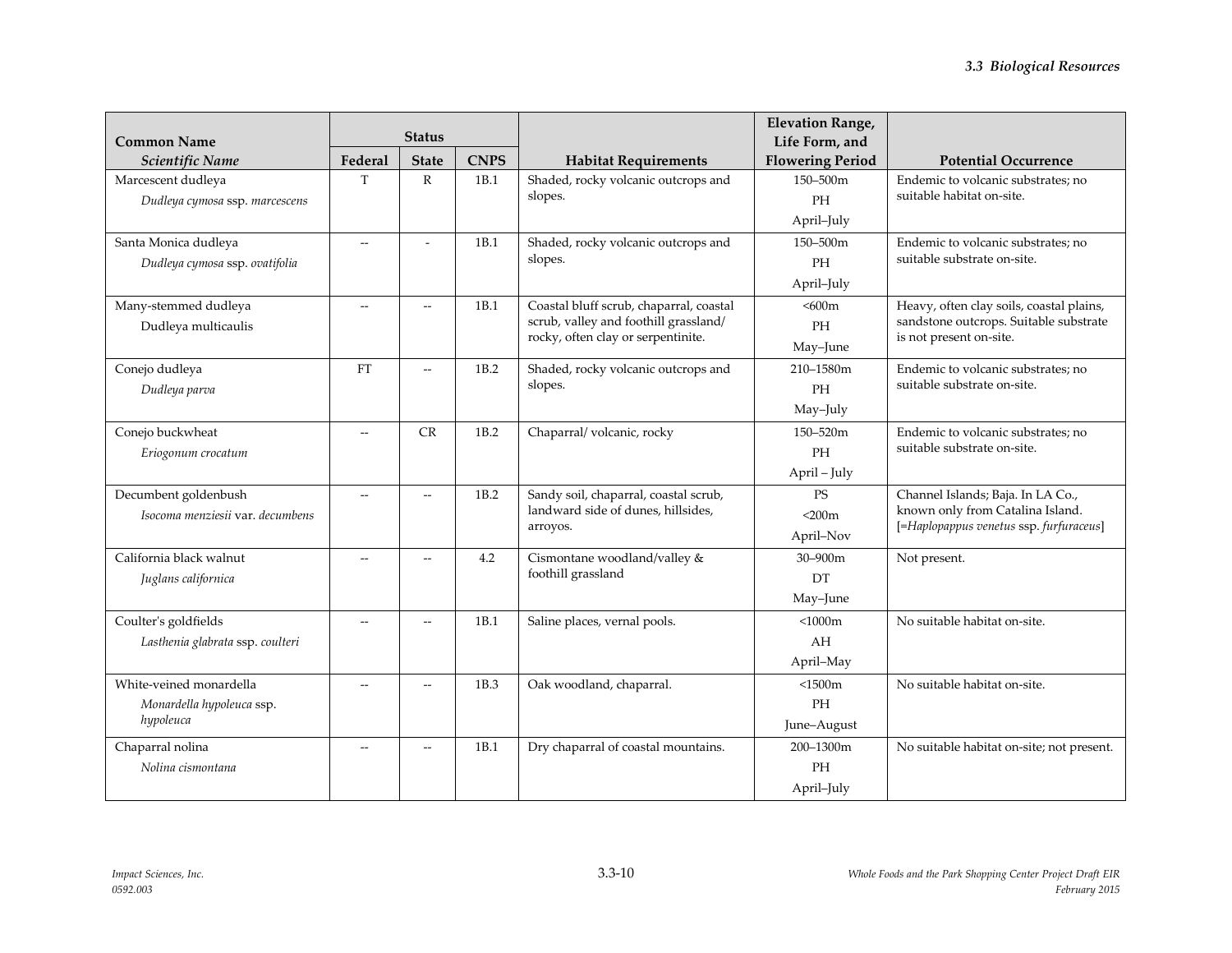| <b>Common Name</b>        | <b>Status</b> |              |             |                                     | <b>Elevation Range,</b><br>Life Form, and |                              |
|---------------------------|---------------|--------------|-------------|-------------------------------------|-------------------------------------------|------------------------------|
| Scientific Name           | Federal       | <b>State</b> | <b>CNPS</b> | <b>Habitat Requirements</b>         | <b>Flowering Period</b>                   | <b>Potential Occurrence</b>  |
| California Orcutt grass   | $-$           | $--$         | 1B.1        | Vernal pool endemic.                | <700m                                     | No suitable habitat on-site. |
| Orcuttia californica      |               |              |             |                                     | AG                                        |                              |
|                           |               |              |             |                                     | April-August                              |                              |
| Lyon's pentachaeta        | FE.           | <b>CE</b>    | 1B1         | Coastal scrub, grassland, chaparral | $<$ 400 $m$                               | No suitable habitat on-site. |
| Pentachaeta lyonii        |               |              |             | openings; often on clay.            | AH                                        |                              |
|                           |               |              |             |                                     | March-August                              |                              |
| Salt spring checkerbloom  | $-$           | $--$         | 2.2         | Alkaline springs, marshes.          | < 1500m                                   | No suitable habitat on-site. |
| Sidalcea neomexicana      |               |              |             |                                     | PH                                        |                              |
|                           |               |              |             |                                     | March-June                                |                              |
| Sonoran maiden fern       | $-$           | $- -$        | 2B.2        | Meadow & seep/wetland; stream       | $50 - 800$ m                              | No suitable habitat on-site. |
| Thelypteris puberula var. |               |              |             | banks.                              | PH                                        |                              |
| sonorensis                |               |              |             |                                     | June–Sept                                 |                              |
| California screw moss     | $-$           | $- -$        | 1B.1        | Arid soil; rock.                    | $10 - 1460m$                              | No suitable habitat on-site. |
| Tortula californica       |               |              |             |                                     | $M$ oss <sup>*</sup>                      |                              |

#### **STATUS KEY:**

## Federal

#### FE: Federally Endangered FT: Federally Threatened Species FPE: Federally Proposed Endangered FPT: Federally Proposed Threatened FC: Federal Candidate Species FSC: Federal Species of Concern

#### CT: State Threatened CR: State Rare

State Endangered

State<br>CE:

**CNPS** List 1A: Plants presumed extinct in California.

List 1B: Plants rare and endangered in California and elsewhere

List 2: Plants rare and endangered in California, but more common elsewhere

List 3: Taxa about which more information is needed

List 4: plants of limited distribution

#### **LIFE FORM KEY:**

| AH:    | Annual Herb            | $(b)$ : | bulb          |
|--------|------------------------|---------|---------------|
| AG:    | Annual Grass           | $(d)$ : | deciduous     |
| PG:    | <b>Perennial Grass</b> | $(e)$ : | evergreen     |
| PH:    | Perennial Herb         | $(p)$ : | parasitic     |
| PC:    | Perennial Cactus       | $(r)$ : | rhizomatous   |
| S:     | Shrub                  | $(s)$ : | stoloniferous |
| $Ss$ : | Subshrub               | ×.      | No flowering  |
|        | period identified      |         |               |
| т٠     | Tree                   |         |               |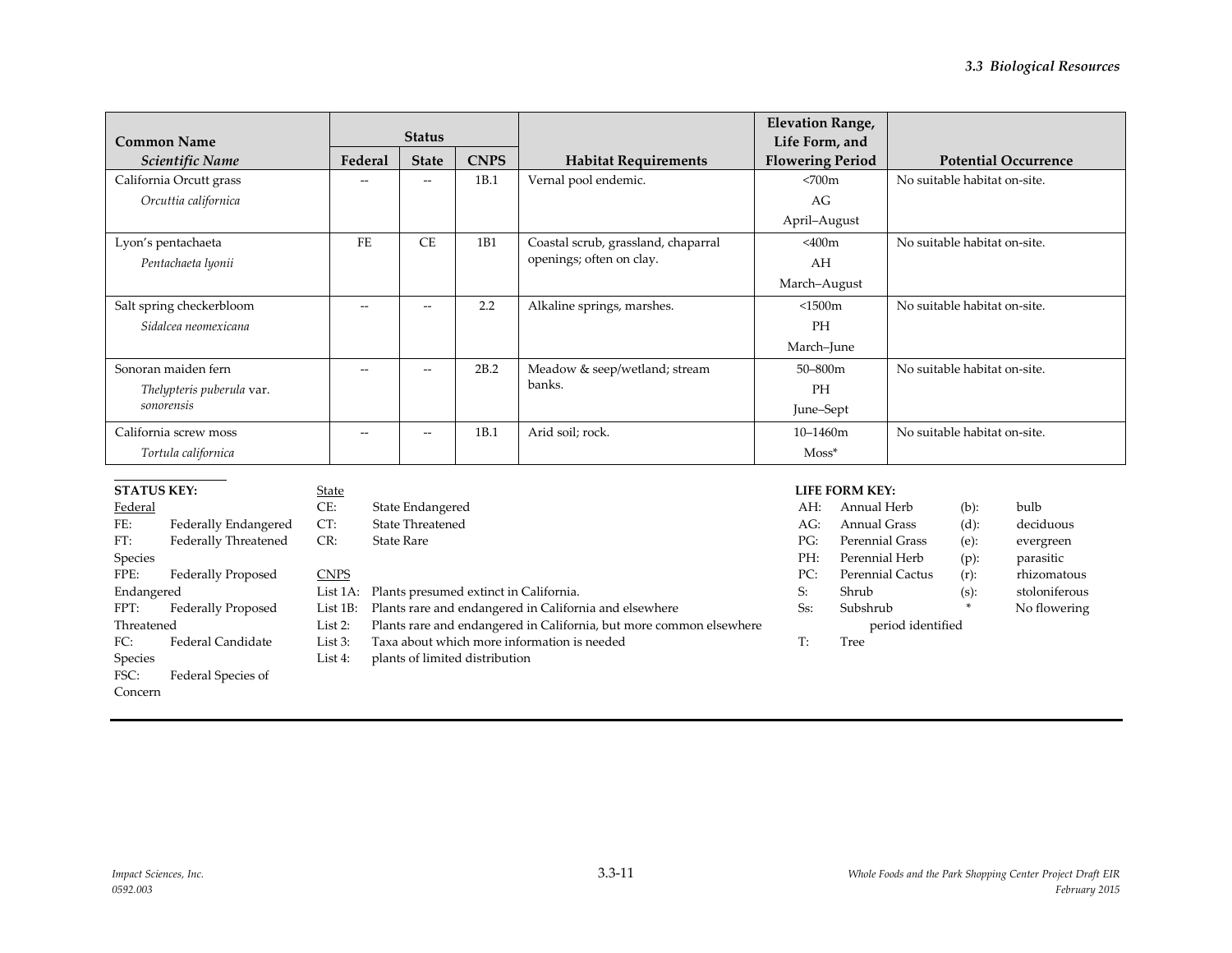*3.3 Biological Resources*

#### *Sensitive Plant Communities*

Sensitive plant communities are communities that are of limited distribution statewide or within a county or region and are often vulnerable to environmental effects of projects. These communities may or may not contain special-status species or their habitat. The most current version of the California Department of Fish and Wildlife's (CDFW's) 8 *Vegetation Alliances and Associations, Vegetation Classification and Mapping Program* (2011), indicates the level of rarity and imperilment of vegetation types. For alliances with state ranks of S1 through S3, all associations within them are also considered to be highly imperiled, and therefore, are considered to be sensitive plant communities.

The CNDDB query identified six sensitive plant communities as occurring in the project vicinity: California Walnut Woodland; Southern Coast Live Oak Riparian Forest; Southern Coastal Salt Marsh; Southern Sycamore Alder Riparian Woodland; Valley Needlegrass Grassland; and, Valley Oak Woodland. None of these sensitive plant communities are present on-site due to the highly disturbed conditions.

#### *Wildlife Movement Corridors*

Wildlife corridors are described as pathways or habitat linkages that connect discrete areas of natural open space otherwise separated or fragmented by topography, changes in vegetation, and other natural or manmade obstacles such as urbanization. Fragmentation of natural habitat creates isolated "islands" of habitat that may not provide sufficient area or resources to accommodate sustainable populations for a number of species, adversely affecting both genetic and species diversity. Wildlife corridors partially or largely mitigate the adverse effects of fragmentation by (1) allowing animals to move between remaining habitats to replenish depleted populations and increase the gene pool available, (2) providing escape routes from fire, predators, and human disturbances, thus reducing the risk that catastrophic events (such as fire or disease) will result in population or species extinction, and (3) serving as travel paths for individual animals moving throughout their home range in search of food, water, mates, and other needs, or for dispersing juveniles in search of new home ranges.

## *Jurisdictional Resources*

Wetlands, creeks, streams, and permanent and intermittent drainages are subject to the jurisdiction of the US Army Corps of Engineers (USACE) under Section 404 of the federal Clean Water Act (CWA). The CDFW has jurisdiction over resources associated with rivers, streams, and lakes, together with other

<sup>8</sup> As of January 1, 2013, the California Department of Fish and Game is now known as the California Department of Fish and Wildlife.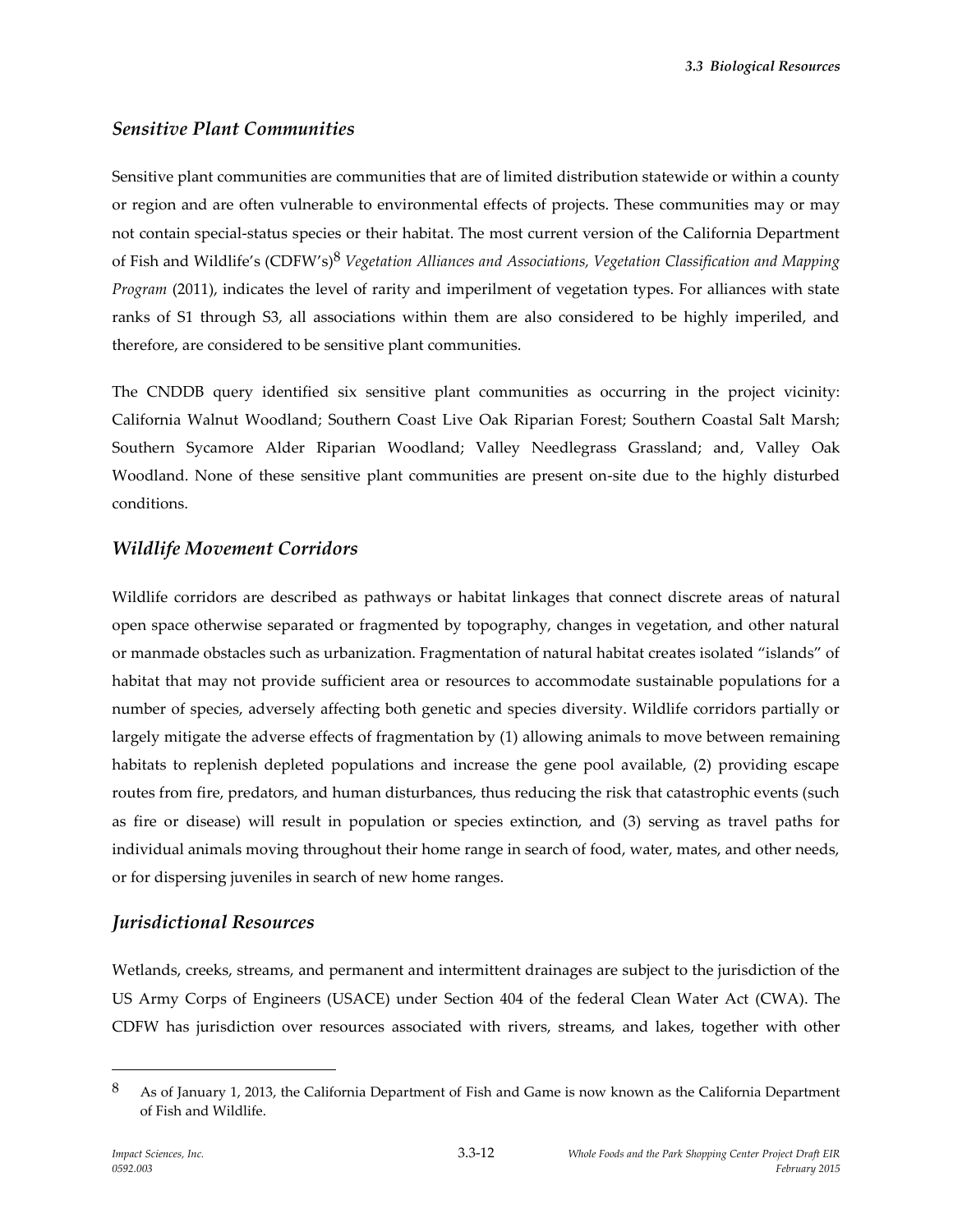aquatic features that provide an existing fish and wildlife resource (Sections 1600 through 1616 of the California Fish and Game Code). The CDFW asserts jurisdiction from bank-to-bank, or to the outer edge of vegetation associated with a riparian corridor, whichever is greater. Streams and wetlands are also subject to regulation of the Regional Water Quality Control Board (RWQCB) under both the federal CWA and the State of California's Porter-Cologne Water Quality Control Act (California Water Code, Division 7).

#### **REGULATORY FRAMEWORK**

#### **Federal Regulations**

#### *Federal Endangered Species Act*

Under the federal Endangered Species Act (FESA), the Secretary of the Interior and the Secretary of Commerce have joint authority to list a species as Threatened or Endangered (16 United States Code [USC] 1533[c]). Pursuant to the requirements of the FESA, an agency reviewing a proposed project within its jurisdiction must determine whether any federally listed or proposed species may be present in the project region, and whether the proposed project would result in a "take"<sup>9</sup> of such species. The take provision of the FESA applies to actions that would result in injury, death, or harassment of a single member of a species protected under the FESA. In addition, the agency is required to determine whether the project is likely to jeopardize the continued existence of any species proposed to be listed under the FESA, or result in the destruction or adverse modification of critical habitat for such species (16 USC 1536[3][4]). If it is determined that a project may result in the take of a federally listed species, a permit from the US Fish and Wildlife Service (USFWS) would be required under Section 7 or Section 10 of the FESA. Section 7 applies if there is a federal nexus (e.g., the project is on federal land, the lead agency is a federal entity, a permit is required from a federal agency, or federal funds are being used). Section 10 applies if there is no federal nexus.

Substantial, adverse project-related impacts to FESA-listed species or their habitats would be considered significant in this EIR. Proposed species are granted limited protection under the FESA and must be addressed in Biological Assessments (under Section 7 of the FESA); proposed species otherwise have no protection from take under federal law, unless they are emergency-listed species. Candidate species are

<sup>9</sup> "Take," as applied in Section 9 of the FESA, means to "harass, harm, pursue, hunt, shoot, wound, kill, trap, capture, collect or to attempt to engage in any such conduct." "Harass" is further defined by the USFWS (50 CFR § 17.3) as an intentional or negligent act or omission that creates the likelihood of injury to wildlife by annoying it to such an extent as to significantly disrupt normal behavioral patterns which include, but are not limited to, breeding, feeding, and sheltering. "Harm" is defined as "an act which actually kills or injures wildlife." This may include significant habitat modification or degradation where it actually kills or injures wildlife by significantly impairing essential behavioral patterns, including breeding, feeding, or sheltering.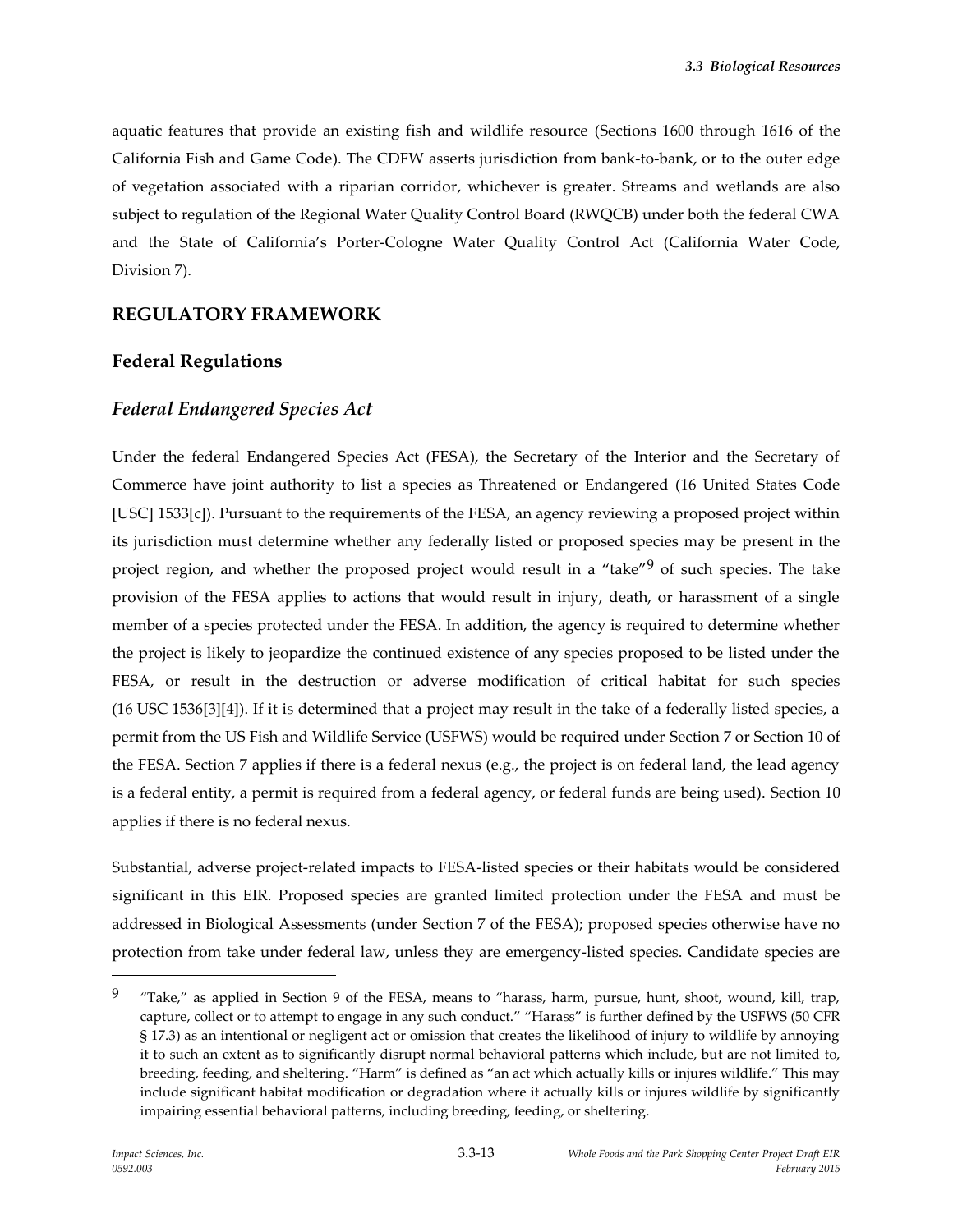afforded no protection under the FESA. However, the USFWS recommends that candidate species and species proposed for listing also be considered in informal consultation during a project's environmental review.

## *Clean Water Act*

The federal Water Pollution Control Act of 1972, often referred to as the Clean Water Act, is the nation's primary law for regulating discharges of pollutants into waters of the United States. The objective of the Clean Water Act is to restore and maintain the chemical, physical, and biological integrity of the nation's waters. The regulations adopted pursuant to the Clean Water Act deal extensively with the permitting of actions in waters of the United States, including wetlands. The Clean Water Act's statutory sections and implementing regulations provide more specific protection for riparian and wetland habitats than any other federal law. The US Environmental Protection Agency (US EPA) has primary authority under the Clean Water Act to set standards for water quality and for effluents, but the USACE has primary responsibility for permitting the discharge of dredge or fill materials into streams, rivers, and wetlands.

#### *Migratory Bird Treaty Act*

The federal Migratory Bird Treaty Act (16 USC, Section 703, Supplement I, 1989) prohibits killing, possessing, or trading in migratory birds, except in accordance with regulations prescribed by the Secretary of the Interior. The Migratory Bird Treaty Act encompasses whole birds, parts of birds, and bird nests and eggs.<sup>10</sup>

## **State Regulations**

## *California Endangered Species Act*

Under the California Endangered Species Act (CESA), the CDFW has the responsibility for maintaining a list of Threatened and Endangered species (California Fish and Game Code Section 2070). The CDFW also maintains a list of "candidate species," which are species formally under review for addition to either the list of endangered species or the list of threatened species. In addition, the CDFW maintains lists of "species of special concern," which serve as watch lists. Pursuant to the requirements of the CESA, an agency reviewing a proposed project within its jurisdiction must determine whether any state-listed Endangered or Threatened species could be present on the project site and determine whether the

 $10$  The Act covers hundreds of bird species, including varieties of loon, grebe, albatross, booby, pelican, cormorant, heron, stork, swan, goose, duck, vulture, eagle, hawk, falcon, fail, plover, avocet, sandpiper, phalarope, gull, tern, murre, puffin, dove, cuckoo, roadrunner, owl, swift, hummingbird, kingfisher, woodpecker, swallow, jay, magpie, crow, wren, thrush, mockingbird, vireo, warbler, cardinal, sparrow, blackbird, finch, and many others.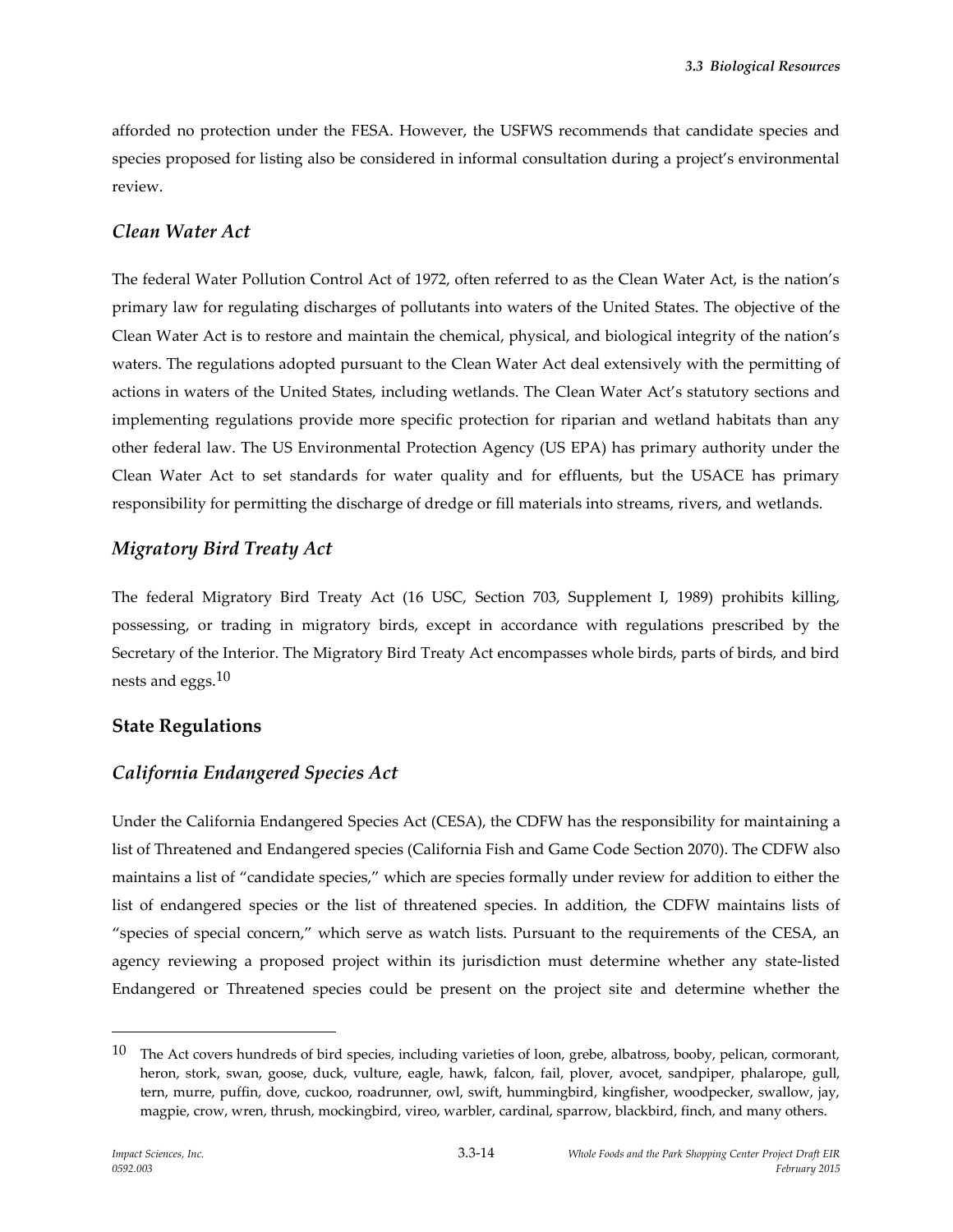proposed project could have a potentially significant impact on such species. In addition, the CDFW encourages informal consultation on any proposed project that may affect a candidate species. Projectrelated impacts to species on the CESA Endangered or Threatened lists would be considered significant in this EIR. Impacts to "species of concern" would be considered significant if the species met the criteria set forth under *State CEQA Guidelines* Section 15380, or if the species were also protected under any of the other statutes or policies discussed in this section.

## *California Native Plant Protection Act*

State listing of plant species began in 1977 with the passage of the California Native Plant Protection Act (NPPA), which directed the CDFW to carry out the legislature's intent to "preserve, protect, and enhance endangered plants in this state." The NPPA gave the California Fish and Game Commission the power to designate native plants as Endangered or Rare and to require permits for collecting, transporting, or selling such plants. The CESA expanded upon the original NPPA and enhanced legal protection for plants. The CESA established threatened and endangered species categories and grandfathered all rare animals (but not rare plants) into the NPPA as threatened species. Thus, there are three listing categories for plants in California: rare, threatened, and endangered.

## *California Fish and Game Code*

The California Fish and Game Code provides a variety of protections for species that are not federally or state-listed as Threatened, Endangered, or of special concern.

- Section 3503 protects all breeding native bird species in California by prohibiting the take,  $11$ possession, or needless destruction of nests and eggs of any bird, with the exception of non-native English sparrows and European starlings (Section 3801).
- Section 3503.5 protects all birds of prey (in the orders Falconiformes and Strigiformes) by prohibiting the take, possession, or killing of raptors and owls, their nests, and their eggs.
- Section 3513 of the code prohibits the take or possession of migratory nongame birds as designated in the Migratory Bird Treaty Act or any parts of such birds except in accordance with regulations prescribed by the Secretary of the Interior.
- Section 3800 of the code prohibits the taking of nongame birds, which are defined as birds occurring naturally in California that are not game birds or fully protected species.
- Section 3511 (birds), Section 5050 (reptiles and amphibians), and Section 4700 (mammals) designate certain wildlife species as fully protected in California.

<sup>11</sup> "Take" in this context is defined in Section 86 of the California Fish and Game Code as to "hunt, pursue, catch, capture, or kill, or to attempt to hunt, pursue, catch, capture, or kill."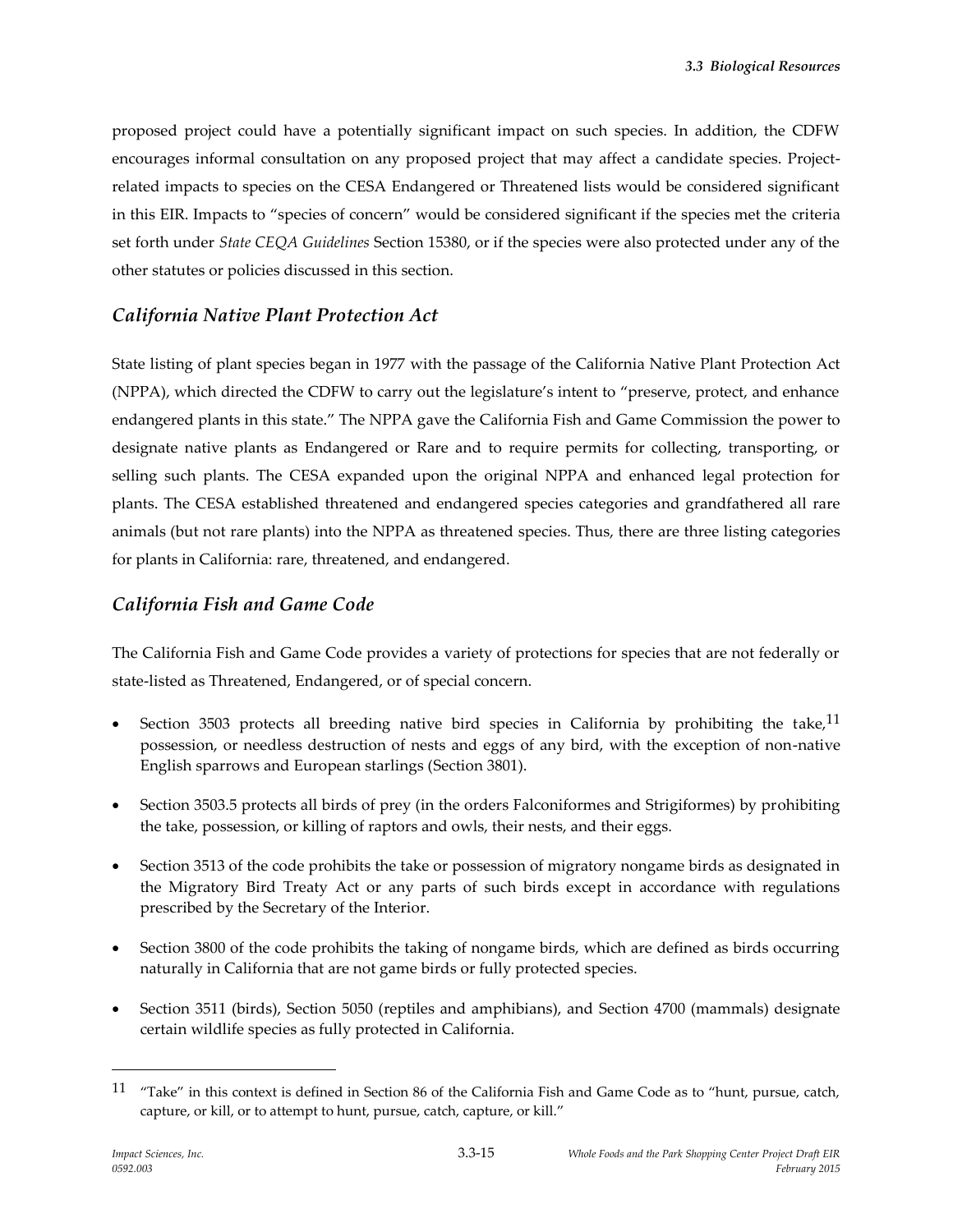# **Local Regulations**

## *City of Malibu General Plan*

The Conservation (CON) Element of the General Plan contains several objectives and policies relative to biological resources, summarized below. The **Environmental Impacts** Section below analyzes project compliance with the pertinent policies.

- **Objective 1.2:** Wildlife and Biota Resources Preserved, Protected, and Reclaimed.
- **Policy 1.2.1:** The City shall preserve wildlife habitats and habitat linkages.
- **Policy 1.2.2:** The City shall protect, preserve, and reclaim very threatened community types that occur in Malibu, as inventoried by the Department of Fish and Wildlife, with special emphasis on these: Southern Coastal Bluff Scrub; Southern Dune Scrub; Valley Needlegrass Grassland; Southern Foredunes (Broad Beach); Venturan Coastal Sage Scrub; Coastal Brackish Marsh (Malibu Creek and Lagoon); Coastal and Valley Freshwater Marsh; Southern Willow Scrub; California Walnut Woodland; and Valley Oak Woodland. CON Policy 1.2.3: The City shall mitigate net loss of very threatened plant communities.
- **Policy 1.2.3** The City shall mitigate net loss of very threatened plant communities.

**Policy 1.2.4:** The City shall regulate removal of vegetation in ESHAs.

- **Policy 1.2.5:** The City shall discourage plant species that are invasive in the Santa Monica biogeographic area where such invasive plant species would degrade native plant communities.
- **Policy 1.2.6:** The City shall discourage the use of insecticides, herbicides, or toxic chemical substances (excepting non‐regulated home pesticides) within the City or if ESHAs, raptors, and other animals could be adversely affected, except in an emergency that threatens wildlife or the habitat itself.
- **Policy 1.2.7:** The City shall reduce impacts resulting from night lighting so as not to disturb natural habitats.
- **Policy 1.2.8:** The City shall protect streambed gravel conditions in streams supporting steelhead trout.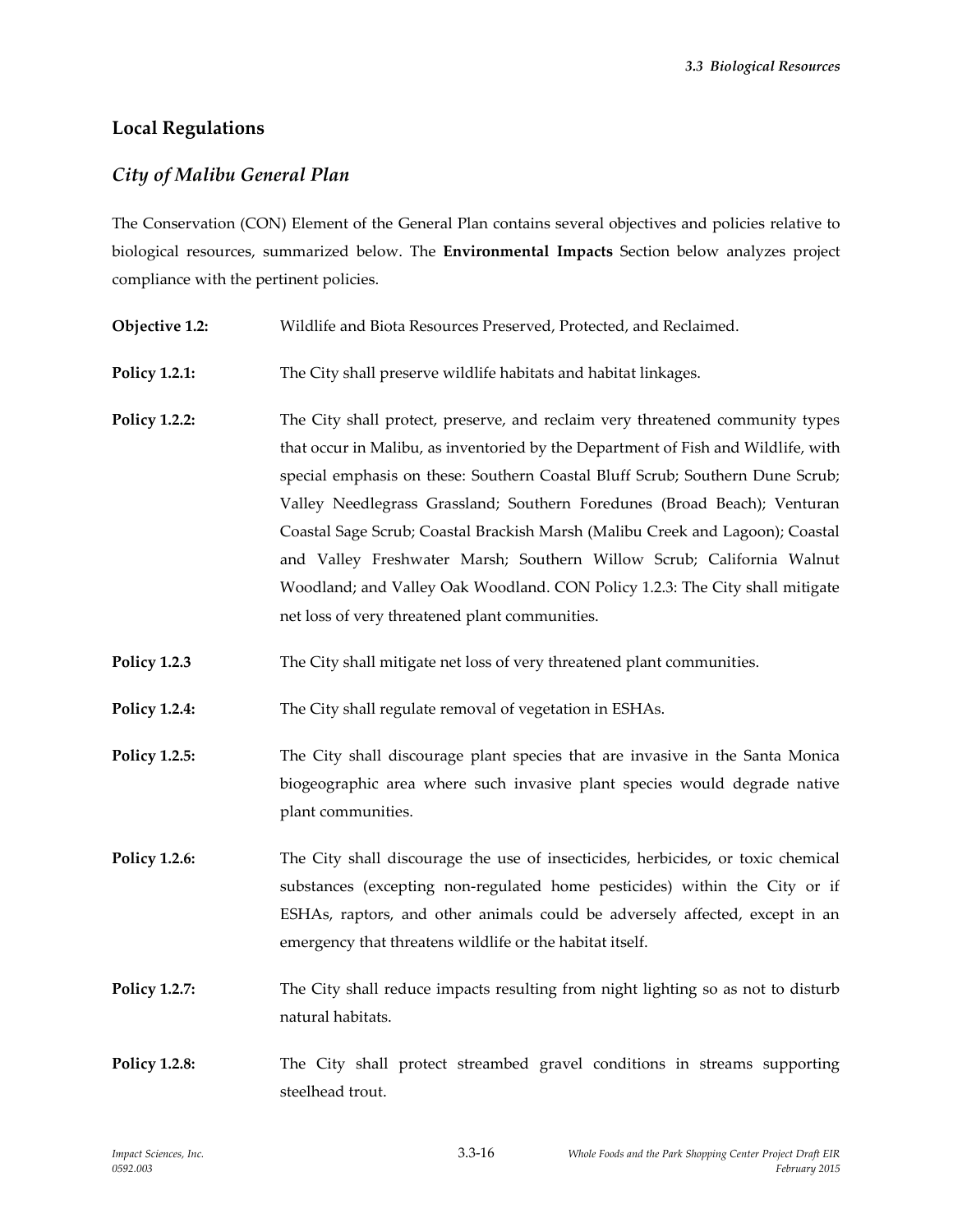| <b>Policy 1.2.9</b> | The City shall apply setback requirements, determined by site specific analysis, |
|---------------------|----------------------------------------------------------------------------------|
|                     | to new septic systems for protection of oak and riparian woodlands, and to       |
|                     | prevent lateral seepage into stream or coastal waters.                           |
| Objective 1.3:      | Marine and Beach Resources Preserved, Protected, Enhanced, and Reclaimed.        |

**Policy 1.3.1:** The City shall prohibit uses of the marine environment that will have a significant adverse effect on the biological diversity and productivity of coastal waters.

- **Policy 1.3.2** The City shall protect beaches and sea cliffs in Malibu.
- **Policy 1.3.4:** The City shall protect and support restoration of all kelp beds, wetlands, creeks, and estuaries of Malibu.

Policies 1.3.3 and 1.3.5 through 1.3.13 directly relate to immediate ocean front land uses, and as such are not applicable to the proposed project.

## *City of Malibu Local Coastal Plan, Land Use Plan, and Local Implementation Plan12*

The City of Malibu is responsible for processing coastal development permits (CDPs) in accordance with the policies of the Land Use Plan (LUP) and LIP. The Whole Foods in the Park project is not seeking any amendments to the LIP or LUP.

## **Environmentally Significant Habitat Area** *– LIP Chapter 4*

An Environmentally Significant Habitat Area (ESHA) is defined as "any area in which plant or animal life or their habitats are either rare or especially valuable because of their special nature or role in an ecosystem, which could be easily disturbed or degraded by human activities and developments."

#### **Native Tree Protection** *– LIP Chapter 5*

Native trees protected under Chapter 5 include native oak (*Quercus* spp.), California black walnut (*Juglans californica*), western sycamore (*Platanus racemosa*), alder (*Alnus rhombifolia*) and toyon (*Heteromeles arbutifolia*) with a diameter at breast height (DBH) (measured at 4.5 feet from ground level) of 6 inches or more for a single trunk of a combination of any two trunks with a total of 8 inches or more DBH. A CDP is required for the removal of native trees. An additional Protected Zone is also required which includes the drip line plus 5 feet, or an area 15 feet outward from the trunk, whichever is greater.

<sup>12</sup> Adopted by the California Coastal Commission on September 13, 2002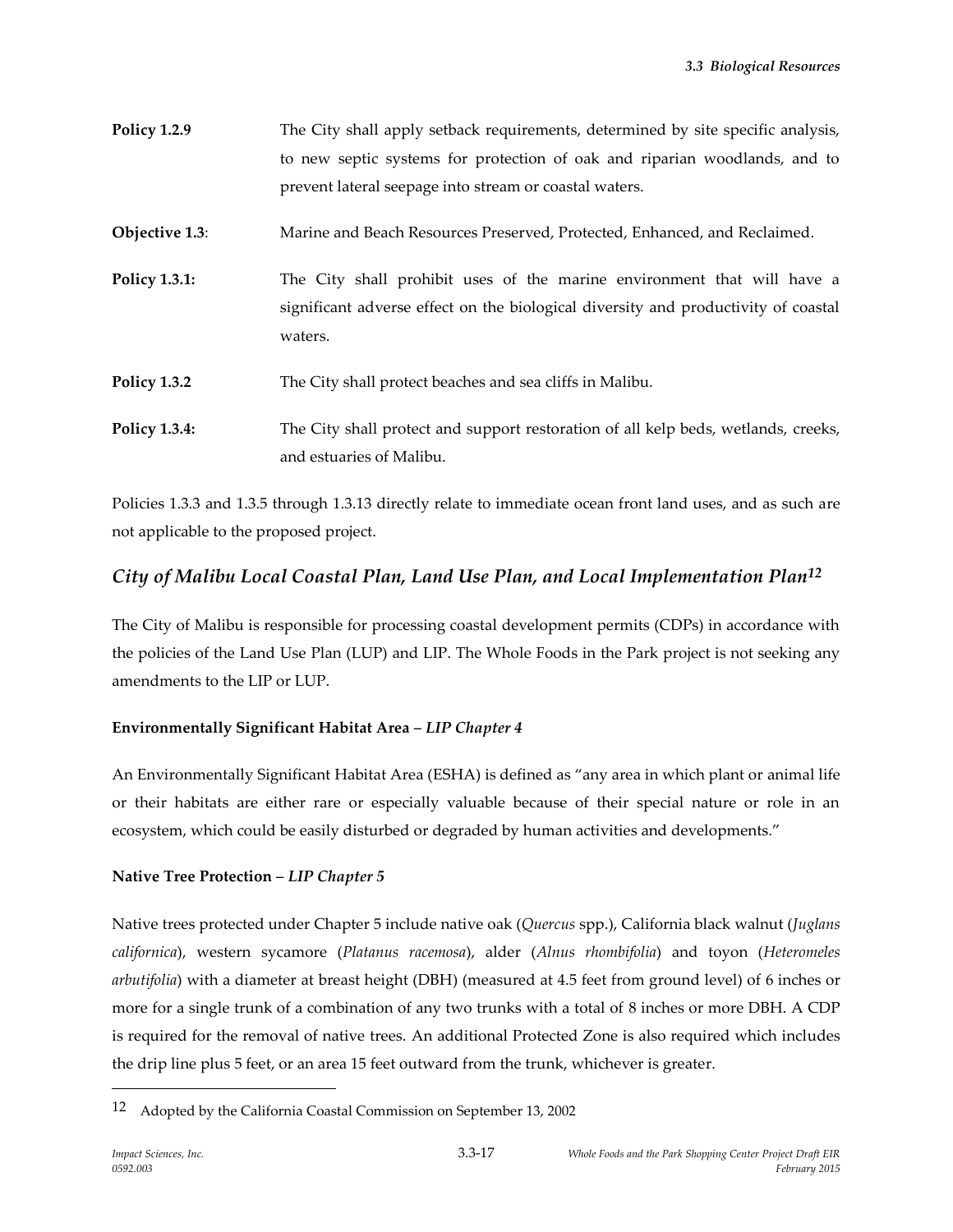The removal of protected trees is prohibited except where no other feasible alternative is present. Section 5.5 of the LIP defines required mitigation measures. These measures include applicant submittal of a native tree replacement program describing how replacement trees would be planted, how many and of what size, and specifically where. A monitoring program must also be submitted, with performance standards, monitoring procedures, and corrective measures to assure continued survival of the replacement trees.

## **ENVIRONMENTAL IMPACTS**

## **Thresholds of Significance**

Significance criteria are defined in the *State CEQA Guidelines*. According to Appendix G (Environmental Checklist) of the *State CEQA Guidelines*, a project may be deemed to have a significant impact on the environment if it would:

- have a substantial adverse effect, either directly or through habitat modifications, on any species identified as a candidate, sensitive, or special-status species in local or regional plans, policies, or regulations, or by CDFW or USFWS;
- have a substantial adverse effect on any riparian habitat or other sensitive natural community identified in local or regional plans, policies, regulations, or by CDFW or USFWS;
- have a substantial adverse effect on federally protected wetlands as defined by Section 404 of the Clean Water Act (including, but not limited to, marsh, vernal pool, coastal, etc.) through direct removal, filling, hydrological interruption, or other means;
- interfere substantially with the movement of any native resident or migratory fish or wildlife species or with established native resident or migratory wildlife corridors, or impede the use of native wildlife nursery sites;
- conflict with any local policies or ordinances protecting biological resources, such as a tree preservation policy or ordinance; or
- conflict with the provisions of an adopted habitat conservation plan, natural community conservation plan, or other approved local, regional, or state habitat conservation plan.

## **Methodology**

The analysis below compares identified impacts to the standards of significance stated above and determines the impact's level of significance under CEQA. If the impact is determined to be significant, the analysis identifies feasible mitigation measures to eliminate the impact or reduce it to a less than significant level. If the impact cannot be reduced to a less than significant level after implementation of all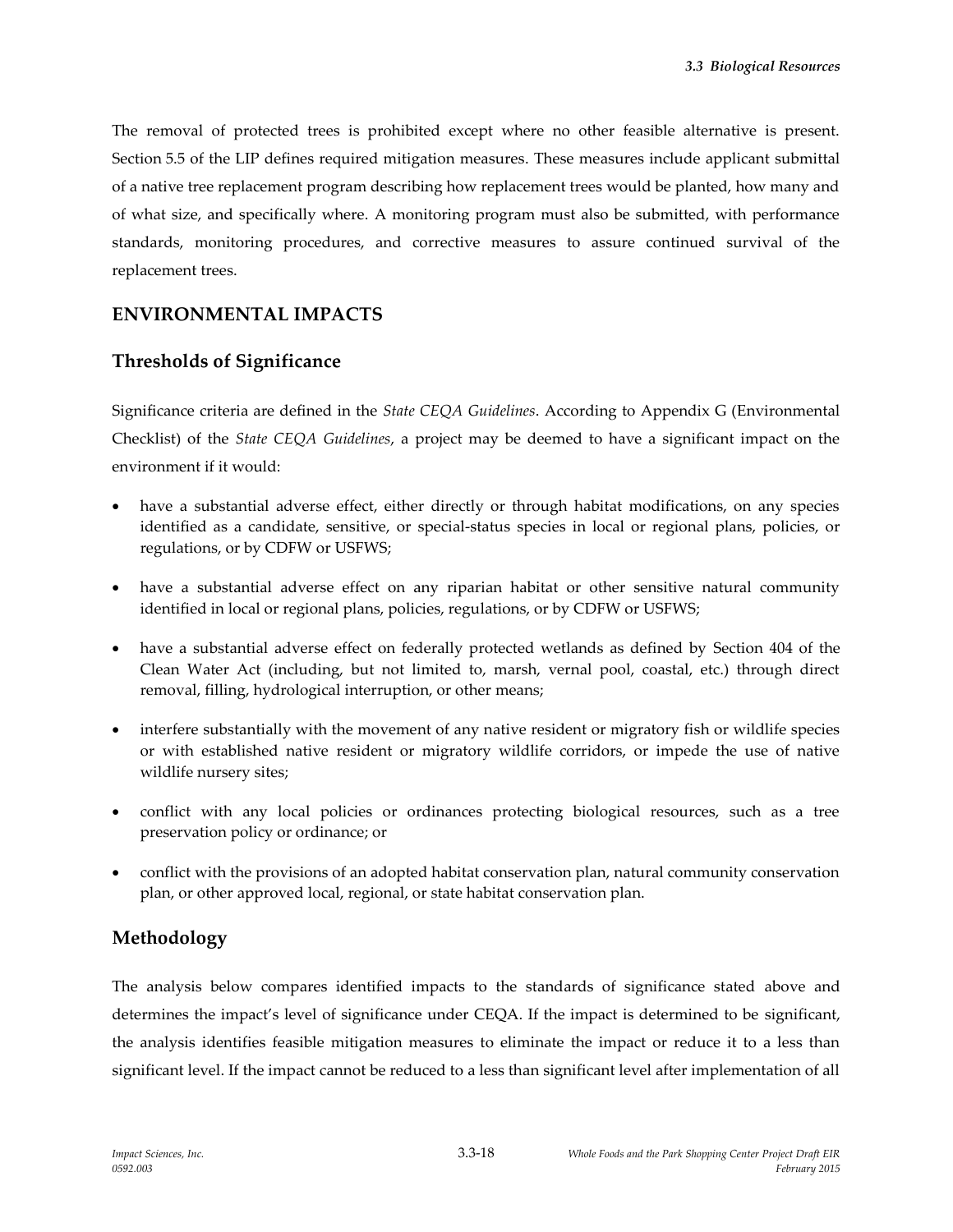feasible mitigation measures, then the impact is identified as significant and unavoidable. The project's potential contribution to cumulative impacts is also identified.

## **Impact Analysis**

**Threshold 3.3.1 Have a substantial adverse effect, either directly or through habitat modifications, on any species identified as a candidate, sensitive, or specialstatus species in local or regional plans, policies, or regulations, or by CDFW or USFWS.**

No special status wildlife was identified as occurring or potentially occurring on the project site. Construction of the proposed project would include the removal of eight native western sycamore trees. There is the potential for migratory birds to nest in these trees. Should an active nest be present at the time of tree removal, a direct loss would occur. Construction noise could also adversely impact nesting birds in close proximity to the project site, such as within the trees just outside the northern property line. Night lighting could interfere with bird nesting activities in the trees along the property line. All migratory birds are protected under the federal Migratory Bird Treaty Act and Section 3503 of the state Fish and Game Code protects bird nest and eggs; as such, removal of a nest, eggs, or abandonment of an active nest caused by the project would result in a significant adverse impact.

## *Mitigation Measure*

**3.3-1:** If construction would commence during the nesting/breeding season (February through August), a pre-construction survey of the project vicinity for nesting birds shall be conducted by a qualified biologist (i.e., experienced with the nesting behavior of bird species of the region) within two weeks of the commencement of construction activities. The intent of the survey would be to determine if active nests of special-status bird species or other species protected by the Migratory Bird Treaty Act and/or the California Fish and Game Code are present within the construction zone or within 500 feet of the construction zone. The survey area shall include all trees, shrubs, and buildings in the construction zone and a surrounding 500 feet area, including suitable habitat areas outside the project site.

> If active nests are found in areas that could be directly affected by, or are within 500 feet of, construction and would be subject to prolonged construction-related noise, a nodisturbance buffer zone shall be created around active nests during the breeding season or until a qualified biologist determines that all young have fledged. The size of the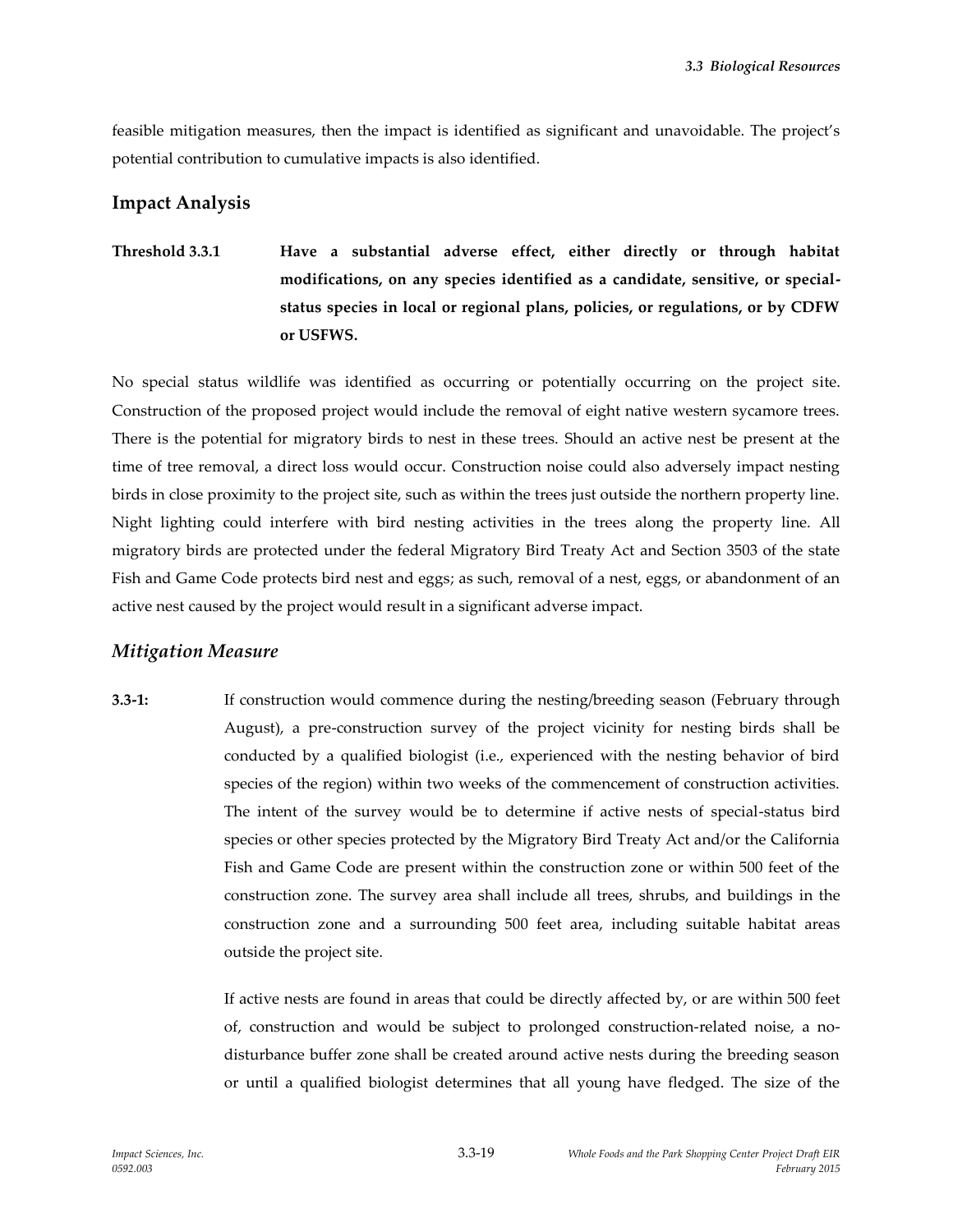buffer zones and types of construction activities restricted within them shall be determined by the qualified biologist taking into account factors such as the following:

- Noise and human disturbance levels at the construction site at the time of the survey and the noise and disturbance expected during the construction activity.
- Distance and amount of vegetation or other screening between the construction site and the nest.
- Sensitivity of individual nesting species and behaviors of the nesting birds.

Limits of construction to avoid an active nest shall be established in the field by a qualified biologist with flagging, fencing, or another appropriate barrier and construction personnel shall be instructed on the sensitivity of nest areas.

LUP Policy 6.23 requires exterior lighting to be low intensity and shielded. **As discussed in Section 3.1 Aesthetics,** it is anticipated that prior to project entitlement and buildout the City will have adopted a citywide lighting ordinance. As a new project, all lighting for the proposed project would be required to meet the standards in the City's General Plan, MMC Title 17, LIP Sections 4.6.2 and 6.5(G) and the adopted citywide lighting ordinance. In addition, uplighting in landscaping or elsewhere on-site shall be prohibited. The combination of low wattage and shielding would reduce potential impacts to nesting birds to less than significant levels.

#### *Residual Impacts*

Following implementation of **Mitigation Measure 3.3-1** and compliance with MMC Title 17, LIP Sections 4.5.2 and 6.5 (G) potential impacts to nesting birds would be reduced to a less than significant level.

**Threshold 3.3.2 Have a substantial adverse effect on any riparian habitat or other sensitive natural community identified in local or regional plans, policies, regulations, or by CDFW or USFWS.**

As previously discussed, there are no riparian habitats or other sensitive natural communities on the project site. Therefore, there would be no impacts to jurisdictional wetlands and waters from buildout of the proposed project.

## *Mitigation Measures*

No mitigation is required.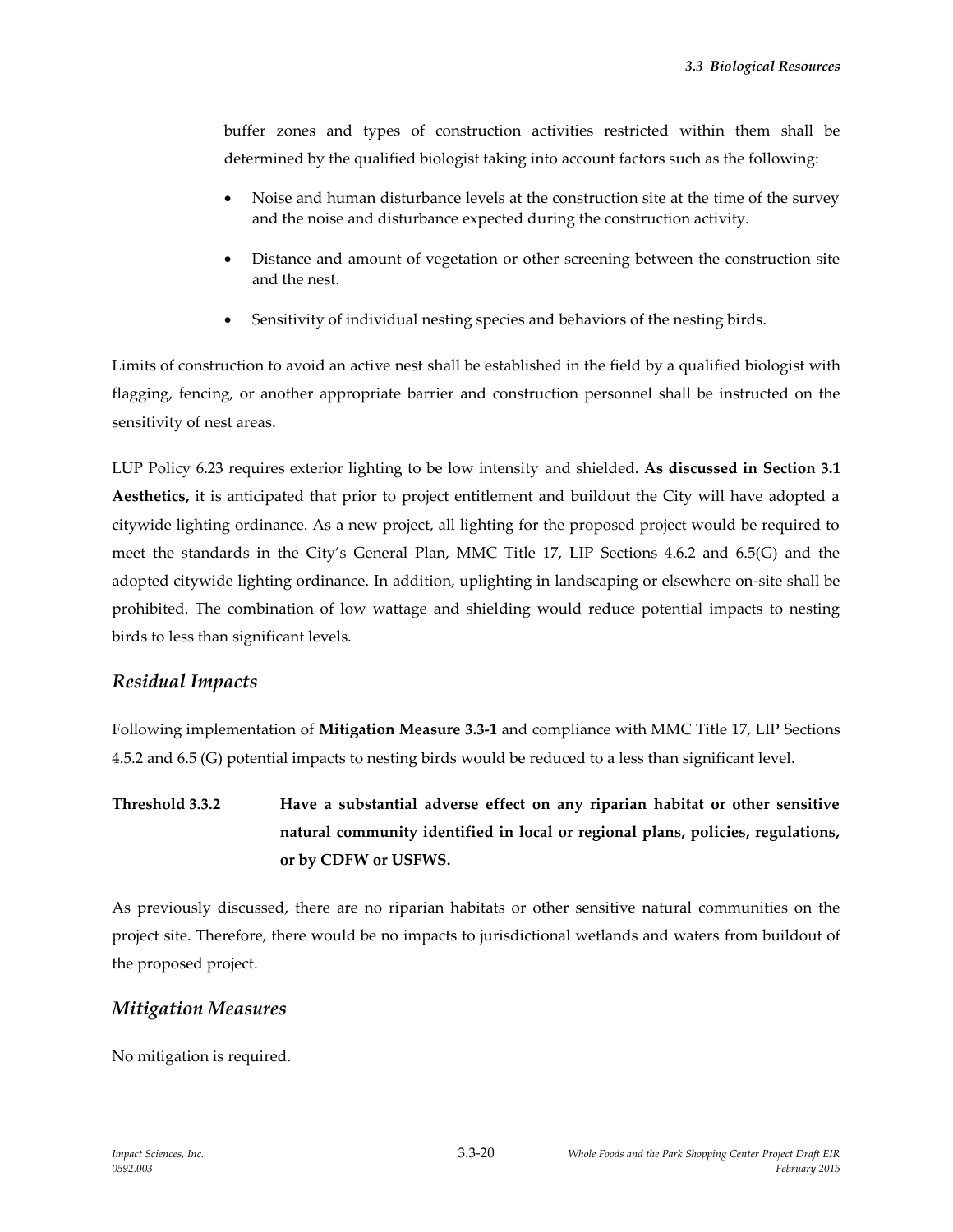# *Residual Impacts*

Impacts would be less than significant.

**Threshold 3.3.3 Have a substantial adverse effect on federally protected wetlands as defined by Section 404 of the Clean Water Act (including, but not limited to, marsh, vernal pool, coastal, etc.) through direct removal, filling, hydrological interruption, or other means.**

A jurisdictional delineation conducted in February 2011 determined the site does not support or contain wetlands or other aquatic features (such as streams or ephemeral drainages) or associated riparian habitat that would be regulated by the United States under Section 404 of the Clean Water Act or by the CDFW under Section 1600 of the State Fish & Game Code.<sup>13</sup> The report also found the site does not contain wetlands or a stream as defined by the City of Malibu LCP or the California Coastal Commission. Therefore, no impact would occur.

## *Mitigation Measures*

No mitigation is required.

## *Residual Impacts*

No impacts would occur.

**Threshold 3.3.4 Interfere substantially with the movement of any native resident or migratory fish or wildlife species or with established native resident or migratory wildlife corridors, or impede the use of native wildlife nursery sites.**

The project site is currently fenced with a 6-foot-tall chain-link fence and surrounded by urban land uses. It is not part of an established wildlife corridor. As such, the site does not provide habitat connectivity between open space areas and is not considered to be part of an established wildlife movement corridor. Impacts would be less than significant.

## *Mitigation Measures*

No mitigation is required.

<sup>13</sup> Glenn Lukos Associates. February 21, 2011. *Jurisdictional Determination, Whole Foods Plaza, Malibu, Los Angeles County, California.*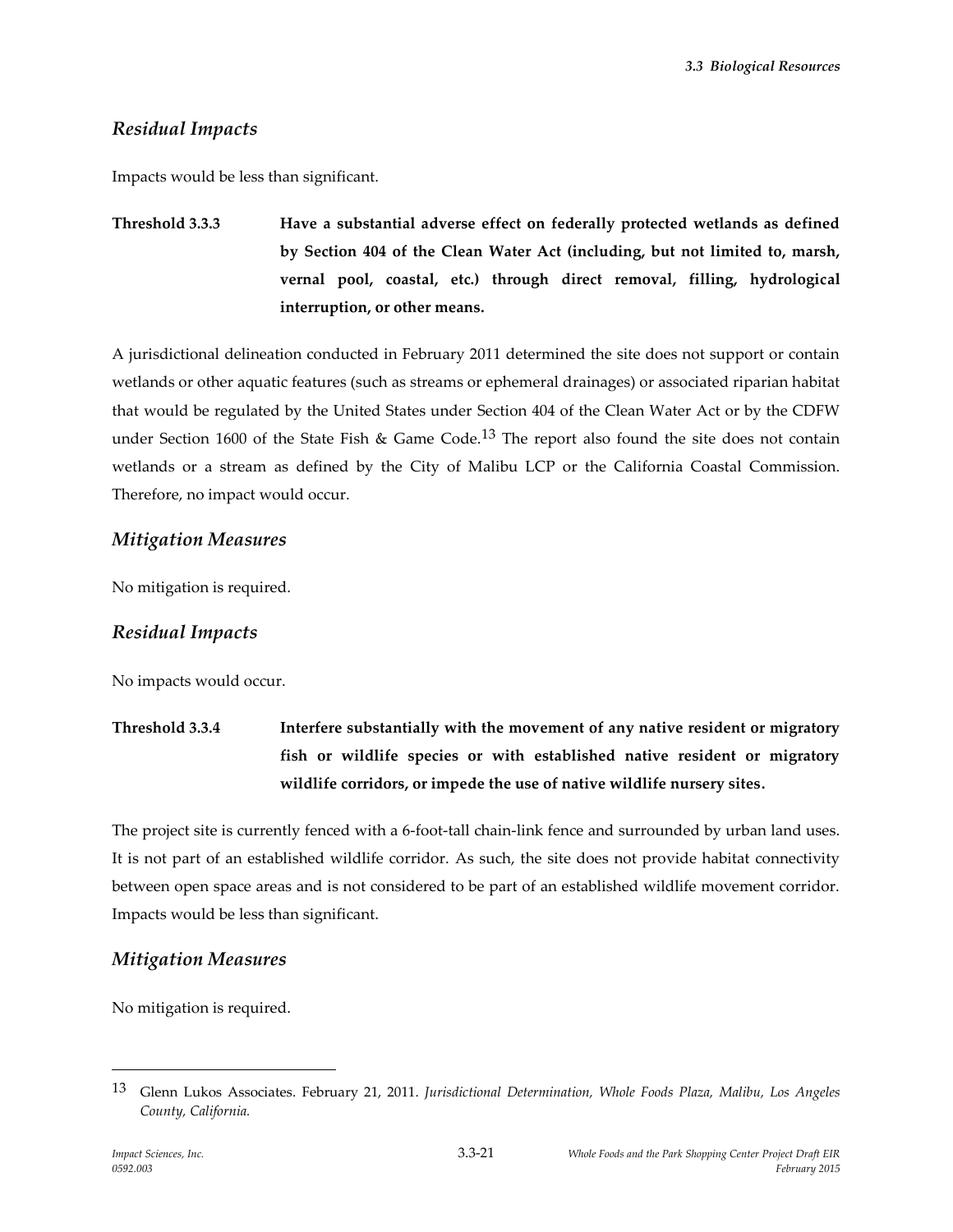## *Residual Impacts*

Impacts would be less than significant.

# **Threshold 3.3.5 Conflict with any local policies or ordinances protecting biological resources, such as a tree preservation policy or ordinance.**

**General Plan Policies**

**Policy 1.2.1: The City shall preserve wildlife habitats and habitat linkages.** With the exception of a few native trees, the project site does not contain native wildlife habitats and is within a developed portion of the city. As such, the property does not support habitat linkages.

**Policy 1.2.2: The City shall protect, preserve, and reclaim very threatened community types that occur in Malibu.** The subject property does not contain, nor would it impact, any very threatened community types.

**Policy 1.2.3: The City shall mitigate net loss of very threatened plant communities.** The subject property does not contain, nor would it impact, any very threatened plant communities.

**Policy 1.2.4: The City shall regulate removal of vegetation in ESHAs.** No ESHAs are defined on the site.

**Policy 1.2.5: The City shall discourage plant species that are invasive in the Santa Monica biogeographic area where such invasive plant species would degrade native plant communities.** The project landscape plan does not propose the use of any invasive plant species and shall be consistent with the City's Landscape Water Conservation Ordinance (Ordinance No. 343). (Refer to **Figures 2.0-10a** and **2.0-10b, Landscape Plan**.)

**Policy 1.2.6: The City shall discourage the use of insecticides, herbicides, or toxic chemical substances (excepting non‐regulated home pesticides) within the City or if ESHAs, raptors, and other animals could be adversely affected, except in an emergency that threatens wildlife or the habitat itself. Section 3.7, Hazards and Hazardous Materials**, of this EIR states that the types of potentially hazardous materials associated with operation of the proposed project include solvents, cleaning products, fertilizers, and pesticides that are packaged and stored for consumer sales. Furthermore, materials would be used for facility upkeep that could be considered hazardous if used inappropriately. Such materials include cleaning solvents used for janitorial purposes, materials used for landscaping, and materials used for maintenance. Examples of such materials could include but are not limited to cleaning solvents, pesticides and herbicides for landscaping, and painting supplies. However, all potentially hazardous materials transported, stored, offered for sale, or used on-site for daily upkeep would be contained,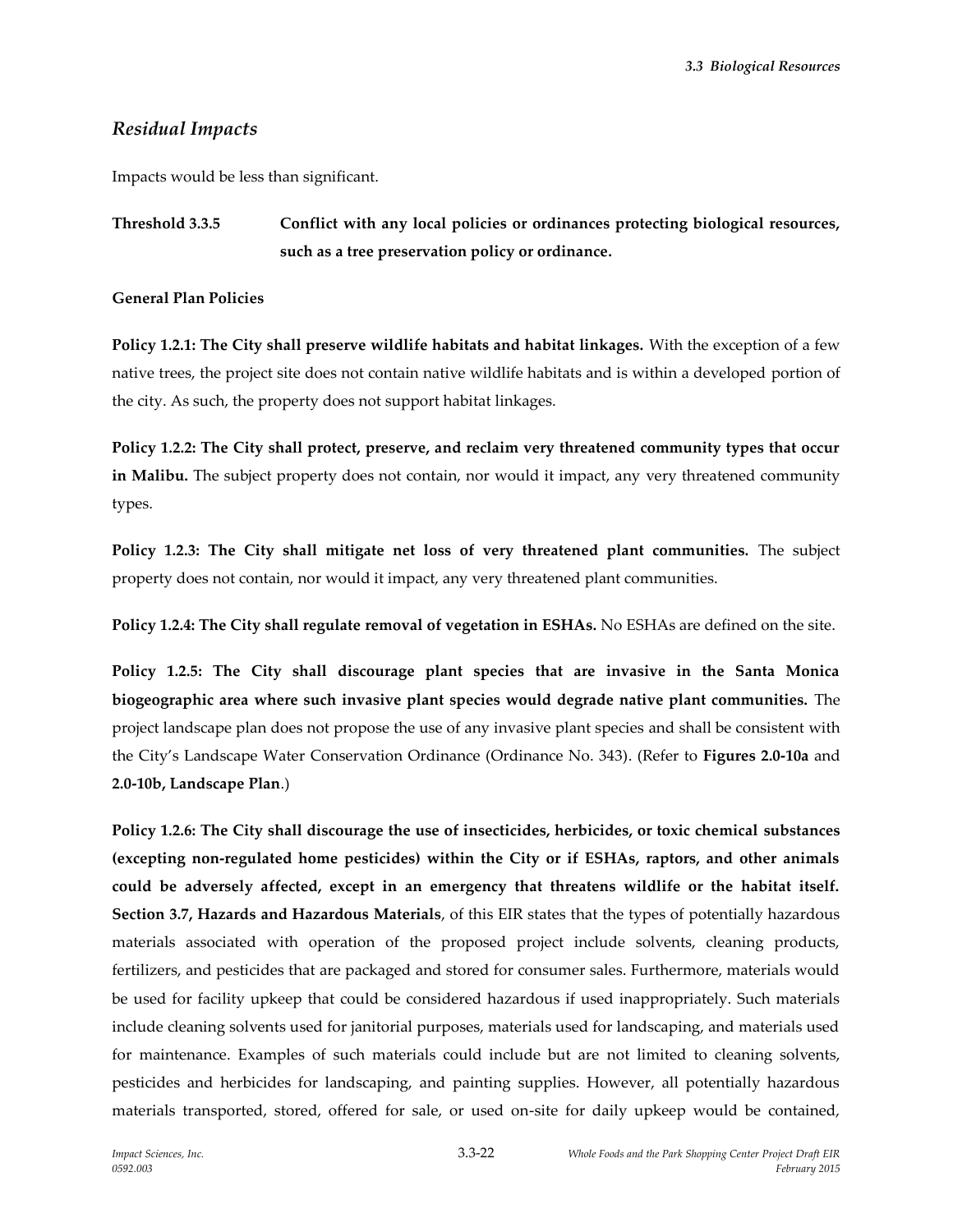stored, and used in accordance with manufacturers' instructions and handled in compliance with applicable standards and regulations. With compliance with existing local, state, and federal regulations, the transport, storage, and sale of these materials would not pose a significant hazard to the public or the environment.

**Policy 1.2.7: The City shall reduce impacts resulting from night lighting so as not to disturb natural habitats.** The applicant has provided a lighting plan that demonstrates compliance with the City's Lighting Ordinance. As discussed in **Section 3.1, Aesthetics**, it is anticipated that prior to project entitlement and buildout the City will have adopted a citywide lighting ordinance. As a new project, all lighting for the proposed project would be required to meet the standards in the City's General Plan, MMC Title 17, LIP Sections 4.6.2 and 6.5(G) and the adopted citywide lighting ordinance. In addition, uplighting in landscaping or elsewhere on-site shall be prohibited. The combination of low wattage and shielding would reduce potential impacts to natural habitats, such as nesting birds, to less than significant levels.

**Policy 1.2.8: The City shall protect streambed gravel conditions in streams supporting steelhead trout.**  The project site would not directly or indirectly impact any streambed.

**Policy 1.2.9 The City shall apply setback requirements, determined by site specific analysis, to new septic systems for protection of oak and riparian woodlands, and to prevent lateral seepage into stream or coastal waters.** The proposed project would connect to the future (Phase 1) Civic Center wastewater treatment facility via points of connection to pipelines in either Civic Center Way or Cross Creek Road. Therefore, no on-site wastewater treatment system is included as part of the proposed project.

**Policy 1.3.4: The City shall protect and support restoration of all kelp beds, wetlands, creeks and estuaries of Malibu.** The proposed project would not directly or indirectly impact any of these resources.

#### **Native Tree Protection**

Site development would necessitate the removal of eight western sycamore trees, a protected tree species under the City's LCP. The removal of protected trees is prohibited by Section 5.5.1 of the LIP except where no other feasible alternative is present:

*B. Where the removal of native trees cannot be avoided or where development encroachments into the protected zone of native trees result in the loss or worsened health of the trees, mitigation measures shall include, at a minimum, the planting of replacement trees on-site, if suitable area exists on the project site, at a ratio of no less than 10 replacement trees for every 1 tree removed.*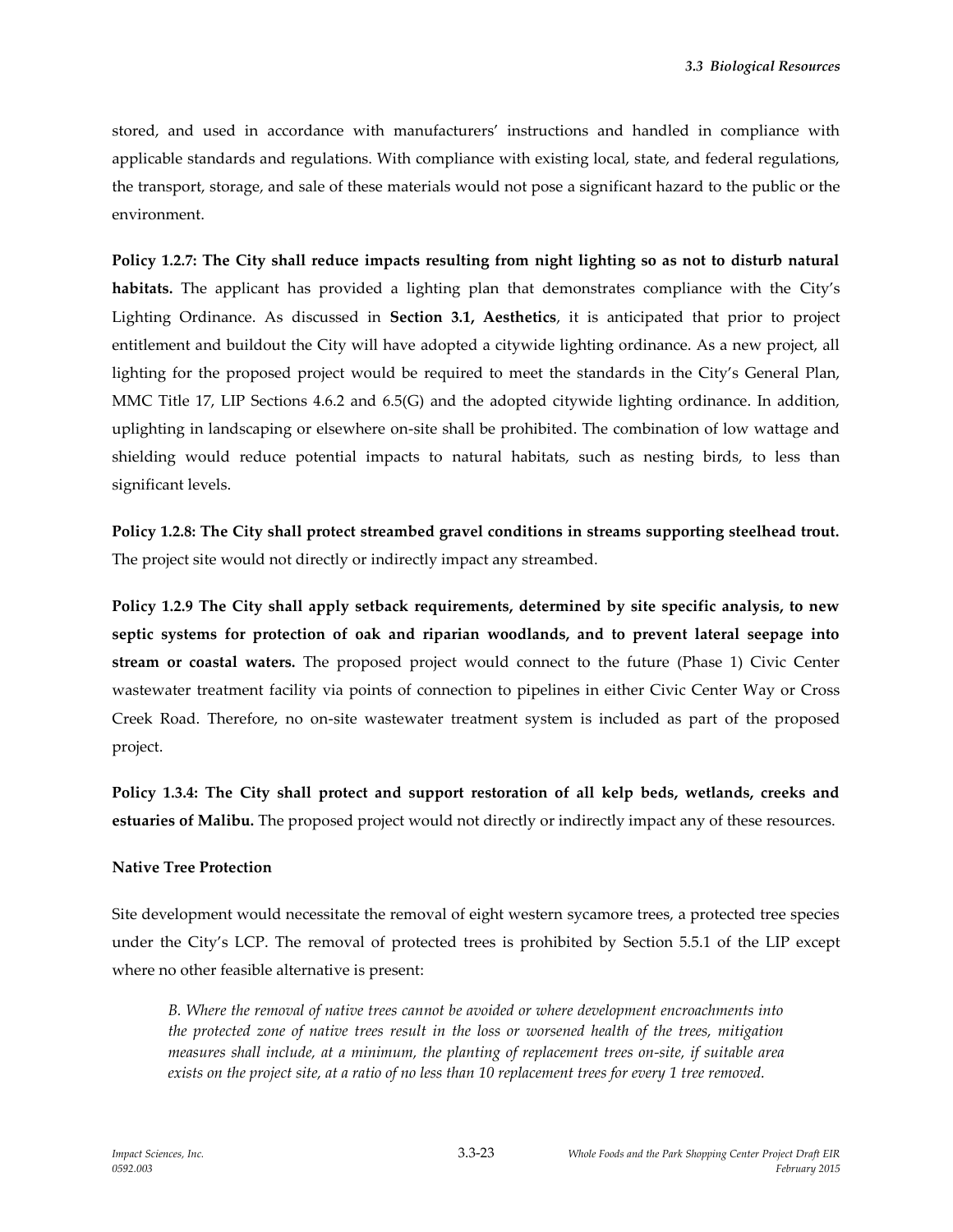The mitigation plans must be included as a condition of permit approval. Annual monitoring and reporting is also required (LIP Section 5.6) for no less than 10 years, including compliance with performance standards defined as part of the mitigation plan and approved by the City of Malibu. LIP Section 5.6.2 identifies the requirements as follows:

#### *5.6.2. Replacement Trees*

*Where the planting of replacement trees is required as mitigation, as required by Section 5.5 of the Malibu LIP above, each replacement tree shall be monitored annually for a period of not less than ten years. An annual monitoring report shall be submitted for the review and approval of the City for each of the ten years. The monitoring report shall identify the size and health of each replacement tree, comparing this information with the criteria provided in the native tree replacement planting program required in Section 5.5.1 (A) of the Malibu LIP for determining that replacement trees are healthy and growing normally. Mid-course corrections shall be implemented if necessary. Monitoring reports shall be provided to the City annually and at the conclusion of the ten-year monitoring period that document the success or failure of the mitigation. If performance standards are not met by the end of ten years, the monitoring period shall be extended until the standards are met.*

A planting plan has been prepared indicating the location of the 80 western sycamores that would be included as part of the proposed project's landscaping. These plans indicate the required sycamores would be planted in the following sizes: 15 of the 60-inch-box size; 15 of the 48-inch-box size; 10 of the 36 inch-box size; 10 of the 24-inch-box size; and three of the 15-gallon size. Refer to **Figures 2.0-10a** and **2.0- 10b, Landscape Plan**.

## *Mitigation Measures*

Compliance with the requirements of the LIP, which require planting of 10 trees for each tree removed, would reduce potential impacts related to the removal of the sycamore trees to less than significant. As noted above, 80 western sycamores have been incorporated into the landscaping plan. However, a monitoring plan must also be provided, including plans for the required 10-year monitoring and reporting. Therefore, **Mitigation Measure 3.3-2** is required.

**3.3-2:** The project applicant shall ensure the requirements of LIP Section 5.6.2 are met through the preparation of a monitoring plan. The applicant (or designee) shall be responsible for preparation of annual monitoring reports on the replacement trees. The monitoring report shall include measurements of replacement trees (i.e., DBH, approximate height and canopy width) and the relative health, including noting any damage from fire, insects, and disease, or other vectors affecting health. If at any time, within the monitoring period the health of a replacement tree begins to decline beyond recovery, that tree shall be replaced in kind with a healthy tree.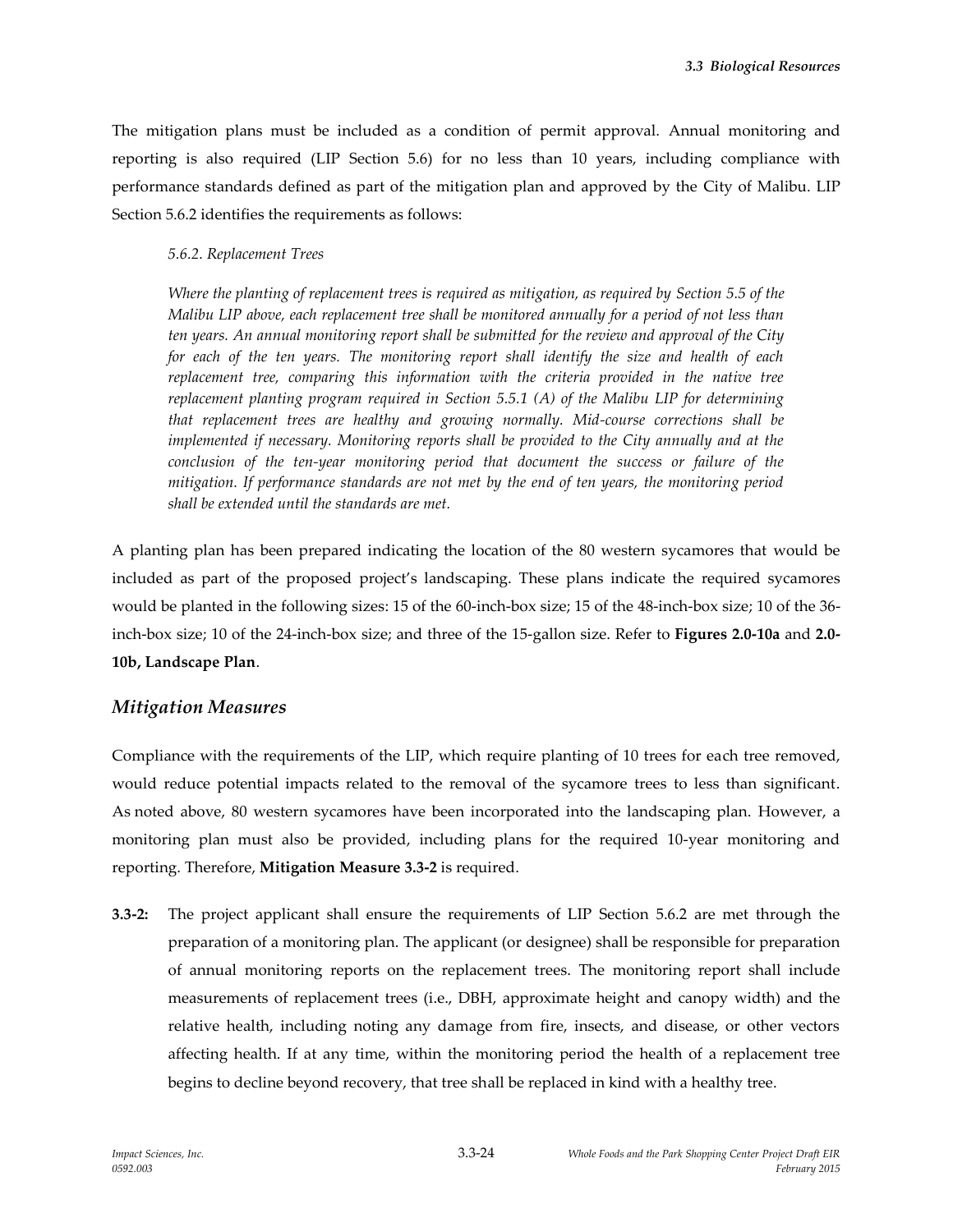Monitoring reports shall be provided to the City annually and at the conclusion of the ten-year monitoring period documenting the success or failure of the mitigation. If performance standards are not met by the end of ten years, at the discretion of the City Planning Department the monitoring period shall be extended until the standards are met.

#### *Residual Impacts*

Impacts would be less than significant.

**Threshold 3.3.6 Conflict with the provisions of an adopted habitat conservation plan, natural community conservation plan, or other approved local, regional, or state habitat conservation plan.**

The proposed project does not conflict with any adopted habitat conservation plans, natural community conservation plans, or other local, regional, or state habitat conservation plans because none have been defined for the location including the project site.

## *Mitigation Measures*

No mitigation is required.

#### *Residual Impacts*

Impacts would be less than significant.

## **Cumulative Impacts**

As described above, the project site provides low/limited habitat value and development of the project site would not result in the loss of any suitable habitat. However, nearby projects within and around the Civic Center area have identified a cumulative loss of habitat within the Civic Center and Malibu in general. These include the project depicted on **Figure 3.0-1** of this report as #14 (a shopping center project at 30745 Pacific Coast Hwy), 17 (a high school improvement project at 30215 Morning View Drive), 31 (an office building project at 24903 Pacific Coast Highway), 34 (the La Paz project at 23465 Civic Center Way), 35 (the Rancho Malibu Hotel project), 37 (the Santa Monica College Satellite Campus project at 23525 Civic Center Way), 38 (multi-family residential development at 28455 Pacific Coast Highway, 28401 Pacific Coast Highway, and 370 La Paz Lane), and 39 (a shopping center project at 23575 Civic Center Way); all projects larger than  $\sim 0.25$  acre. Other sites proposed for development in Malibu contain a variety of native plant communities and wildlife resources, including connection to wildlife movement corridors and overall support a more diverse flora and fauna than the project site. If these surrounding